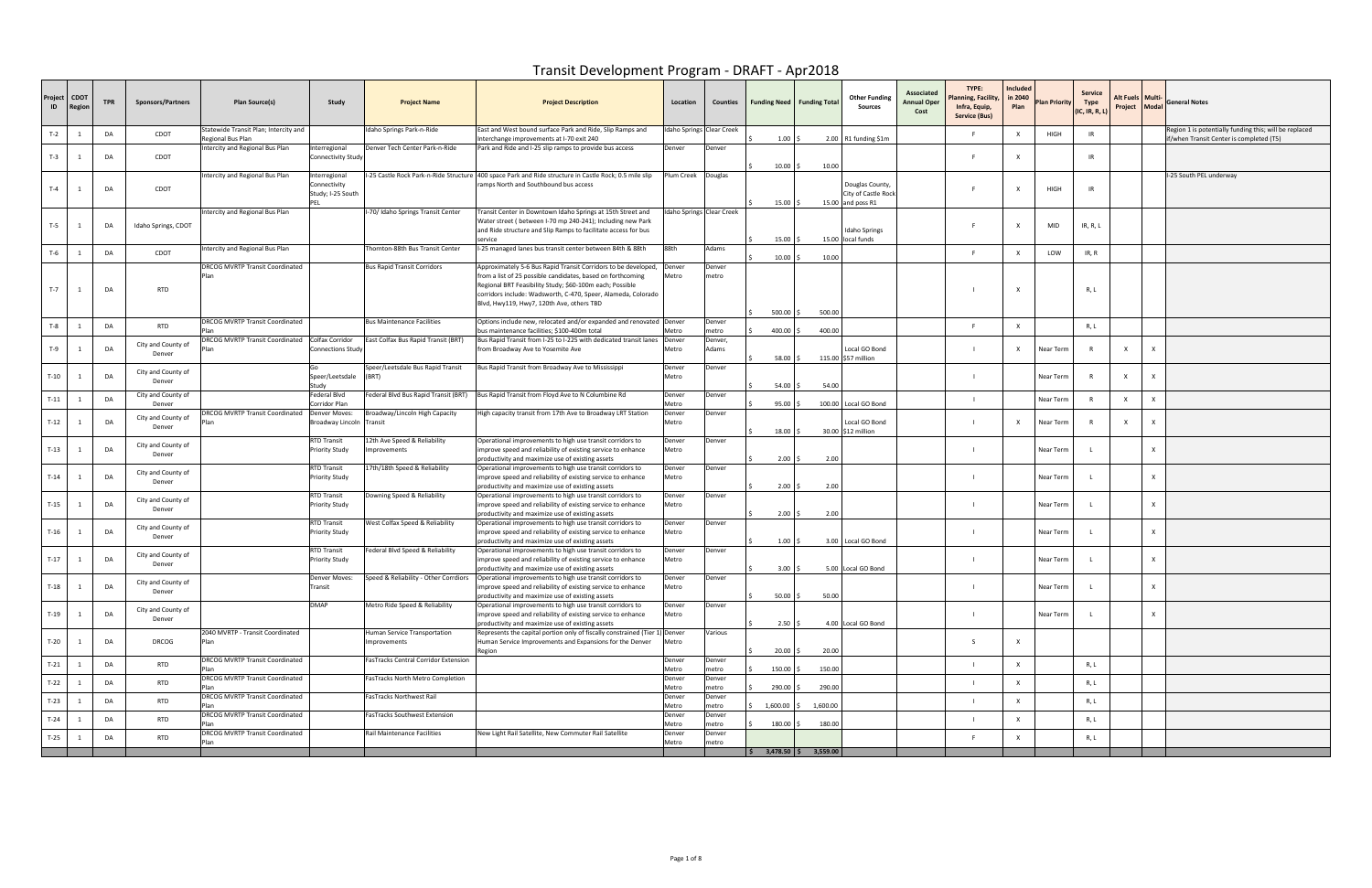| Project<br>ID | <b>CDOT</b><br><b>legio</b> | <b>TPR</b> | <b>Sponsors/Partners</b>                           | Plan Source(s)                                                         | Study                                             | <b>Project Name</b>                                                              | <b>Project Description</b>                                                                                                                                                                                                             | Location                 |         | Counties   Funding Need   Funding Total |       | <b>Other Funding</b><br>Sources                 | Associated<br><b>Annual Oper</b><br>Cost | TYPE:<br>lanning, Facility<br>Infra, Equip,<br><b>Service (Bus)</b> | Included<br>in 2040<br>Plan | <b>Plan Priority</b> | Service<br>Type<br>(IC, IR, R, L) | Alt Fuels   Multi·<br>Project Modal | <b>General Notes</b>                                                                      |
|---------------|-----------------------------|------------|----------------------------------------------------|------------------------------------------------------------------------|---------------------------------------------------|----------------------------------------------------------------------------------|----------------------------------------------------------------------------------------------------------------------------------------------------------------------------------------------------------------------------------------|--------------------------|---------|-----------------------------------------|-------|-------------------------------------------------|------------------------------------------|---------------------------------------------------------------------|-----------------------------|----------------------|-----------------------------------|-------------------------------------|-------------------------------------------------------------------------------------------|
| $T-40$        |                             | <b>CFR</b> | City of Cripple Creek                              | Central Front Range Regional Transit                                   |                                                   | Cripple Creek Admin & Operations<br>Facility                                     | Includes \$142k land (Cripple Creek in-kind)                                                                                                                                                                                           | Cripple Creek Teller     |         | 1.69                                    |       | \$213k Cripple<br>1.90 Creek                    |                                          |                                                                     |                             | 1-6 years            | R, L                              |                                     | Implementation plan (Ch 7) prioritizes \$1.7m while the<br>D5 project list indicates \$4m |
| $T-41$        |                             | <b>CFR</b> | Wet Mountain Valley<br>Rotary Community<br>Service | Central Front Range Regional Transit<br>'lan                           |                                                   | Westcliffe Vehicle Housing                                                       | Metal building to house vehicles                                                                                                                                                                                                       | Westcliffe               | Custer  | 0.40                                    | 0.40  |                                                 |                                          |                                                                     |                             | 1-6 years            |                                   |                                     |                                                                                           |
| $T-42$        | - 2                         | <b>CFR</b> | CDOT                                               | Statewide Transit Plan                                                 |                                                   | Fairplay PnR                                                                     | New Facility to connect routes traveling along US-285 with<br>commuter service on SH 9                                                                                                                                                 | Fairplay                 | Park    | 5.00                                    | 5.00  |                                                 |                                          |                                                                     |                             | Short                | IR, R                             |                                     |                                                                                           |
| $T-43$        |                             | <b>CFR</b> | Golden Shuttle                                     | Central Front Range Regional Transit<br>Plan                           |                                                   | <b>Expand Golden Shuttle Service</b><br>(Fremont Co)                             | Expand service to include weekend and evening service.<br>Estimated 4,400 hrs/yr. Annual depreciated cost of one-half time County<br>body-on-chassis bus                                                                               | Fremont                  | Fremont | 0.34                                    | 0.34  |                                                 |                                          | -S                                                                  |                             | 1-6 years            |                                   |                                     |                                                                                           |
| $T-44$        |                             | <b>CFR</b> | UAACOG, PPACG                                      | Central Front Range Regional Transit                                   |                                                   | Region-wide Park and Ride Facilities                                             | Assumes approximately 7 facilities with 50 parking spaces each                                                                                                                                                                         | TPR-wide                 | Various | 3.50                                    | 3.50  |                                                 |                                          |                                                                     |                             | 1-12 years           | R, L                              |                                     |                                                                                           |
| $T-45$        |                             | <b>CFR</b> | Cripple Creek, PPACG,<br>Teller County, Silverkey  | Central Front Range Regional Transit<br>Plan                           |                                                   |                                                                                  | Provide Regional Service Along US-24 Connecting Cripple Creek with Woodland Park and then<br>Colorado Springs. 5-7 days per week, 9 hours per dat, estimated - Co Springs<br>2,300-3,230 hours per year                                | Cripple Creek Teller, El | Paso    | 0.26                                    | 0.26  |                                                 |                                          | S.                                                                  |                             | 1-6 years            | IR, R                             |                                     |                                                                                           |
| $T-46$        |                             | PB         | CDOT, Pueblo                                       | Statewide Transit Plan; Intercity and 2017 Pueblo<br>Regional Bus Plan | ransit Feasibility<br>Study                       | Pueblo North Park-n-Ride                                                         | Construction of a new 100-200 site Park-n-Ride in north Pueblo Pueblo<br>to accommodate Local and Bustang service                                                                                                                      |                          | Pueblo  | 10.00                                   | 10.00 |                                                 |                                          |                                                                     |                             | HIGH                 | IR, R, L                          |                                     |                                                                                           |
| $T-47$        |                             | PB         | Pueblo                                             |                                                                        | 2017<br>PuebloTransit                             | Pueblo Union Depot                                                               |                                                                                                                                                                                                                                        | Pueblo                   | Pueblo  |                                         |       |                                                 |                                          |                                                                     |                             |                      |                                   |                                     |                                                                                           |
|               |                             |            |                                                    |                                                                        | Feasibility Study                                 |                                                                                  |                                                                                                                                                                                                                                        |                          |         | 5.00                                    | 5.00  |                                                 |                                          |                                                                     |                             |                      |                                   |                                     |                                                                                           |
| $T-48$        |                             | PB         | Pueblo                                             |                                                                        | 2017<br>PuebloTransit<br>easibility Study         | Pueblo Admin & Maintenance Facility Relocation and rebuild                       |                                                                                                                                                                                                                                        | Pueblo                   | Pueblo  | 15.00                                   | 15.00 |                                                 |                                          |                                                                     |                             | priority             |                                   |                                     |                                                                                           |
| $T-49$        |                             | PP         | CDOT                                               | Statewide Transit Plan; Intercity and<br>Regional Bus Plan             |                                                   |                                                                                  | Woodmen Rd. Park-n-Ride Relocation   Relocation of Woodman Rd. Park-n-Ride in Colorado Springs                                                                                                                                         | Voodmen                  | El Paso | 3.00                                    |       | \$1 million from<br>sale of current<br>4.00 PnR |                                          |                                                                     |                             | HIGH                 | IR, R                             |                                     | sale of current lot to likely fund construction costs                                     |
| $T-50$        |                             | PP         | CDOT                                               | ntercity and Regional Bus Plan                                         | iterregional                                      | I-25 Monument Interchange Park-n-<br>Connectivity Study Ride Access Improvements | Add northbound I-25 Slip Ramp to Park and Ride                                                                                                                                                                                         | Monument                 | El Paso | 4.00                                    | 4.00  |                                                 |                                          |                                                                     | X                           | HIGH                 | IR, R                             |                                     | Estimated \$2.5m ROW, \$.5m Design                                                        |
| $T-51$        |                             | PP         | CDOT                                               | ntercity and Regional Bus Plan                                         | iterregional<br>Connectivity Study                | Monument Park-n-Ride Expansion                                                   | he existing park-n-ride accommodates approx. 240 cars. The<br>project would expand the capacity by another 120-150 spaces.                                                                                                             | Monument                 | El Paso | 1.20                                    | 1.20  |                                                 |                                          | E.                                                                  |                             | LOW                  | IR, R                             |                                     |                                                                                           |
| $T-52$        |                             | PP         | CDOT                                               | ntercity and Regional Bus Plan                                         | nterregional<br>Connectivity Study Reconstruction | Tejon Park-n-Ride Expansion and                                                  | Expand existing 100 spaces to 200; improve car and bus access / Tejon<br>egress; leverage the site's potential for additional connections<br>with regional and intercity buses; lighting and other safety and<br>security improvements |                          | El Paso | 5.00                                    | 5.00  |                                                 |                                          |                                                                     |                             | LOW                  | R, L                              |                                     |                                                                                           |
| $T-53$        |                             | PP         | MMT, PPACG                                         | PPACG 2040 RTP Transit                                                 |                                                   | <b>BNSF Corridor Purchase</b>                                                    | For Multimodal corridor, non-motorized transportation, or BRT Colorado                                                                                                                                                                 | Springs                  | El Paso | 1.06                                    | 1.06  |                                                 |                                          | - 1                                                                 | $\times$                    |                      |                                   |                                     |                                                                                           |
| $T-54$        |                             | PP         | MMT, PPACG                                         | PPACG 2040 RTP Transit                                                 |                                                   | Transit Route 12 Pedestrian<br>mprovements                                       | Construct missing sidewalks, ADA curb ramps, and transit stops                                                                                                                                                                         | Colorado<br>prings       | l Paso  | 0.36                                    | 0.36  |                                                 |                                          |                                                                     |                             |                      |                                   |                                     |                                                                                           |
| $T-55$        | $\overline{2}$              | PP         | MMT, PPACG                                         | PPACG 2040 RTP Transit                                                 |                                                   | Transit Route 9 Pedestrian<br>mprovements                                        | Construct missing sidewalks, bicycle lanes, ADA curb ramps, and Colorado<br>transit stops                                                                                                                                              | Springs                  | El Paso | 0.80                                    | 0.80  |                                                 |                                          |                                                                     |                             |                      |                                   |                                     |                                                                                           |
| $T-56$        |                             | PP         | MMT, PPACG                                         | PPACG 2040 RTP Transit                                                 |                                                   | Transit Sidewalks and Bus Stops                                                  |                                                                                                                                                                                                                                        | Colorado<br>Springs      | El Paso | 2.80                                    | 2.80  |                                                 |                                          |                                                                     |                             |                      |                                   |                                     |                                                                                           |
| $T-57$        |                             | PP         | MMT, PPACG                                         | PPACG 2040 RTP Transit                                                 |                                                   | Downtown Transit Station Relocation                                              |                                                                                                                                                                                                                                        | Colorado<br>Springs      | El Paso | 20.00                                   | 20.00 |                                                 |                                          |                                                                     |                             |                      |                                   |                                     |                                                                                           |
| $T-58$        |                             | PP         | MMT, PPACG                                         | PPACG 2040 RTP Transit                                                 |                                                   | Fixed Route Service Improvements<br>Stage 1                                      | Bus Procurement, Replacement and Servicing                                                                                                                                                                                             | Colorado<br>Springs      | El Paso | 56.59                                   | 56.59 |                                                 |                                          | S.                                                                  |                             |                      |                                   |                                     | 2015-2020                                                                                 |
| $T-59$        |                             | PP         | MMT, PPACG                                         | PPACG 2040 RTP Transit                                                 |                                                   | Garage and Maintenance Facility<br>Expansion                                     |                                                                                                                                                                                                                                        | Colorado<br>Springs      | El Paso | 20.00                                   | 20.00 |                                                 |                                          |                                                                     |                             |                      |                                   |                                     |                                                                                           |
| $T-60$        | $\overline{2}$              | PP         | MMT, PPACG                                         | PPACG 2040 RTP Transit                                                 |                                                   | <b>ADA Paratransit Service</b><br>mprovements Stage 1                            | Bus Procurement, Replacement and Servicing                                                                                                                                                                                             | Colorado<br>Springs      | El Paso | 10.31                                   | 10.31 |                                                 |                                          | S.                                                                  | $\mathsf{x}$                |                      |                                   |                                     | 2021-2025                                                                                 |
| $T-61$        | $\overline{2}$              | PP         | MMT, PPACG                                         | PPACG 2040 RTP Transit                                                 |                                                   | <b>Transit ITS Expansion</b>                                                     | Variable Message Sign, smartcard, IT, ITS, real-time bus info, etc.                                                                                                                                                                    | Colorado<br>Springs      | El Paso | 10.00                                   | 10.00 |                                                 |                                          |                                                                     | $\mathsf{x}$                |                      |                                   |                                     |                                                                                           |
| $T-62$        | $\overline{2}$              | PP         | MMT, PPACG                                         | PPACG 2040 RTP Transit                                                 |                                                   | Academy Blvd. Corridor<br>mprovements                                            | Develop as a primary transit corridor                                                                                                                                                                                                  | Colorado<br>Springs      | El Paso | 32.00                                   | 32.00 |                                                 |                                          |                                                                     |                             |                      |                                   |                                     |                                                                                           |
| $T-63$        | $\overline{2}$              | PP         | MMT, PPACG                                         | PPACG 2040 RTP Transit                                                 |                                                   | Fixed Route Service Improvements<br>Stage 2                                      | Bus Procurement, Replacement and Servicing                                                                                                                                                                                             | Colorado<br>Springs      | El Paso | 30.50                                   | 30.50 |                                                 |                                          | -S                                                                  | X                           |                      |                                   |                                     | 2026-2030                                                                                 |
| $T-64$        | $\overline{2}$              | PP         | MMT, PPACG                                         | PPACG 2040 RTP Transit                                                 |                                                   | ADA Paratransit Service<br>mprovements Stage 2                                   |                                                                                                                                                                                                                                        | Colorado<br>Springs      | El Paso | 7.02                                    | 7.02  |                                                 |                                          | S.                                                                  | X                           |                      |                                   |                                     | 2026-2030                                                                                 |
| $T-65$        | $\overline{2}$              | PP         | MMT, PPACG                                         | PPACG 2040 RTP Transit                                                 |                                                   | Transit Bus Transfer Station                                                     | Reconstruction - Citadel Mall Area                                                                                                                                                                                                     | Colorado<br>Springs      | El Paso | 10.00                                   | 10.00 |                                                 |                                          |                                                                     |                             |                      |                                   |                                     |                                                                                           |
| T-66          | $\overline{2}$              | PP         | MMT, PPACG                                         | PPACG 2040 RTP Transit                                                 |                                                   | Transit Routes 1 and 7 Stage 2<br>enhancements                                   |                                                                                                                                                                                                                                        | Colorado<br>Springs      | El Paso | 0.34                                    | 0.34  |                                                 |                                          | -S                                                                  | $\mathbf{x}$                |                      |                                   |                                     |                                                                                           |
| $T-67$        | $\overline{2}$              | PP         | MMT, PPACG                                         | PPACG 2040 RTP Transit                                                 |                                                   | Transit Route 6 Stage 2 enhancements                                             |                                                                                                                                                                                                                                        | Colorado<br>Springs      | El Paso | 0.28                                    | 0.28  |                                                 |                                          | -S                                                                  | $\mathsf{x}$                |                      |                                   |                                     |                                                                                           |
| $T-68$        | $\overline{2}$              | PP         | MMT, PPACG                                         | PPACG 2040 RTP Transit                                                 |                                                   | Transit Route 6 Stage 3 enhancements                                             |                                                                                                                                                                                                                                        | Colorado<br>Springs      | El Paso | 2.35                                    | 2.35  |                                                 |                                          | S.                                                                  |                             |                      |                                   |                                     |                                                                                           |
| $T-69$        | $\overline{2}$              | PP         | MMT, PPACG                                         | PPACG 2040 RTP Transit                                                 |                                                   | Fransit Route 6 Stage 4 enhancements                                             |                                                                                                                                                                                                                                        | Colorado<br>Springs      | El Paso | 3.79                                    | 3.79  |                                                 |                                          | -S                                                                  | X                           |                      |                                   |                                     |                                                                                           |
| $T-70$        | $\overline{2}$              | PP         | MMT, PPACG                                         | PPACG 2040 RTP Transit                                                 |                                                   | Transit Route 8 Stage 2 enhancements                                             |                                                                                                                                                                                                                                        | Colorado<br>Springs      | El Paso | 1.32                                    | 1.32  |                                                 |                                          | -S                                                                  |                             |                      |                                   |                                     |                                                                                           |
| $T-71$        | $\overline{2}$              | PP         | MMT, PPACG                                         | PPACG 2040 RTP Transit                                                 |                                                   | Transit Route 9 Stage 3 enhancements                                             |                                                                                                                                                                                                                                        | Colorado<br>Springs      | El Paso | 1.19                                    | 1.19  |                                                 |                                          | -S                                                                  | $\mathsf{x}$                |                      |                                   |                                     |                                                                                           |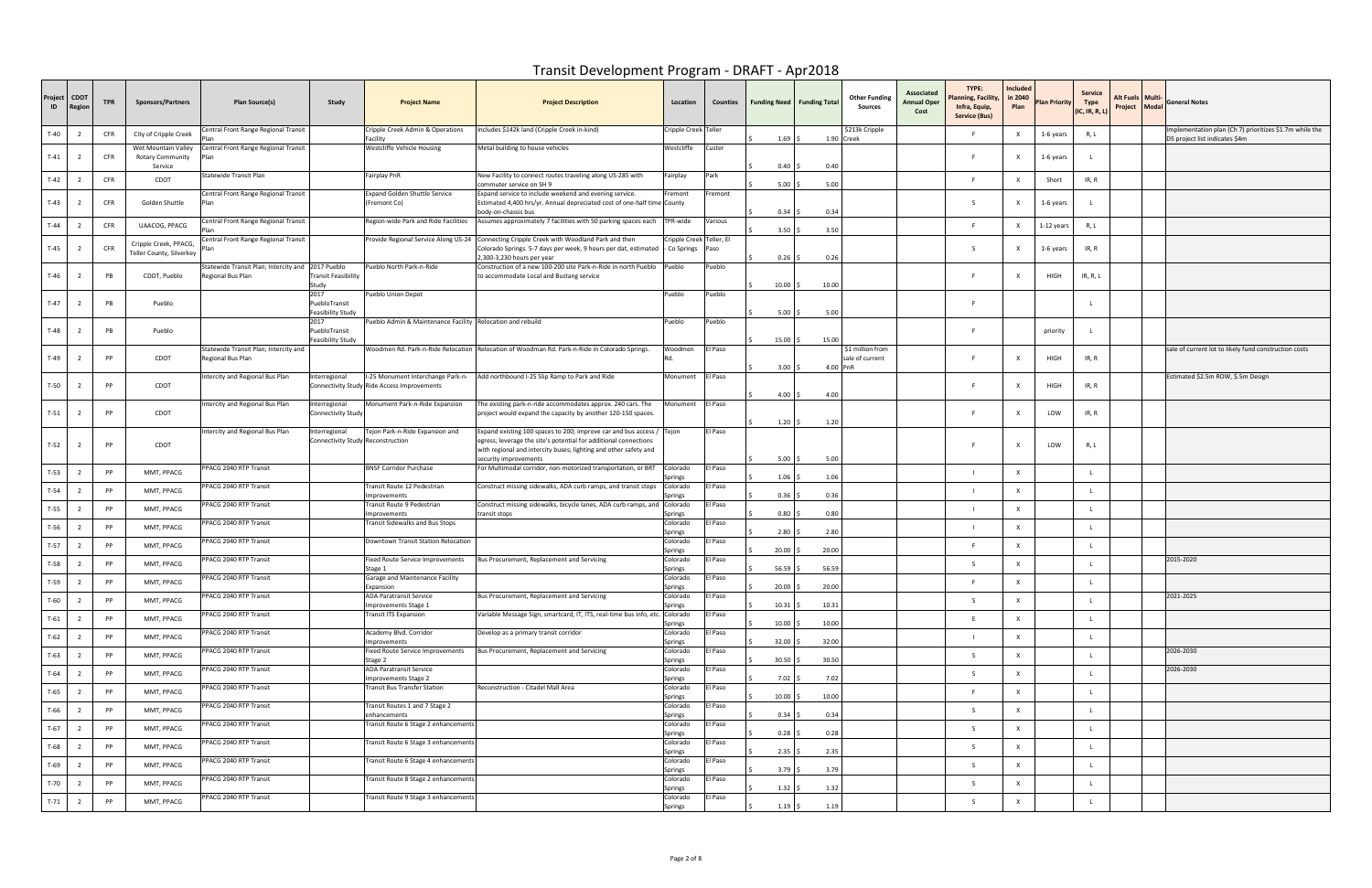| Project<br>ID | <b>CDOT</b><br>Regior   | <b>TPR</b> | <b>Sponsors/Partners</b>    | Plan Source(s)                                                                                                                                          | Study | <b>Project Name</b>                                                  | <b>Project Description</b>                                                                                                                                                                                                                                                                                                               | Location                   | Counties           | <b>Funding Need Funding Total</b> |        | <b>Other Funding</b><br>Sources | Associated<br><b>Annual Oper</b><br>Cost | TYPE:<br><b>Planning, Facility</b><br>Infra, Equip,<br>Service (Bus) | Included<br>in 2040<br>Plan | <b>Plan Priority</b>   | Service<br>Type<br>(IC, IR, R, L) | Alt Fuels   Multi-<br>Project Modal |              | <b>General Notes</b>                                                                                                                                                                                      |
|---------------|-------------------------|------------|-----------------------------|---------------------------------------------------------------------------------------------------------------------------------------------------------|-------|----------------------------------------------------------------------|------------------------------------------------------------------------------------------------------------------------------------------------------------------------------------------------------------------------------------------------------------------------------------------------------------------------------------------|----------------------------|--------------------|-----------------------------------|--------|---------------------------------|------------------------------------------|----------------------------------------------------------------------|-----------------------------|------------------------|-----------------------------------|-------------------------------------|--------------|-----------------------------------------------------------------------------------------------------------------------------------------------------------------------------------------------------------|
| $T-72$        |                         | PP         | MMT, PPACG                  | PPACG 2040 RTP Transit                                                                                                                                  |       | Transit Route 9 Stage 4 enhancements                                 |                                                                                                                                                                                                                                                                                                                                          | Colorado<br>Springs        | El Paso            | 0.54                              | 0.54   |                                 |                                          | -S                                                                   | X                           |                        |                                   |                                     |              |                                                                                                                                                                                                           |
| $T-73$        |                         | PP         | MMT, PPACG                  | PPACG 2040 RTP Transit                                                                                                                                  |       | Transit Route 12 Stage 4<br>enhancements                             |                                                                                                                                                                                                                                                                                                                                          | Colorado<br>Springs        | El Paso            | 0.32                              | 0.32   |                                 |                                          | S.                                                                   | $\boldsymbol{\mathsf{x}}$   |                        |                                   |                                     |              |                                                                                                                                                                                                           |
| $T-74$        |                         | PP         | MMT, PPACG                  | PPACG 2040 RTP Transit                                                                                                                                  |       | Transit Route 16 Stage 2<br>enhancements                             |                                                                                                                                                                                                                                                                                                                                          | Colorado<br>Springs        | El Paso            | 1.39                              | 1.39   |                                 |                                          | S.                                                                   | $\mathsf{x}$                |                        |                                   |                                     |              |                                                                                                                                                                                                           |
| $T-75$        |                         | PP         | MMT, PPACG                  | PPACG 2040 RTP Transit                                                                                                                                  |       | ADA Paratransit Service<br>Improvements Stage 3                      |                                                                                                                                                                                                                                                                                                                                          | Colorado<br>Springs        | El Paso            | 3.67                              | 3.67   |                                 |                                          | S.                                                                   | X                           |                        |                                   |                                     |              | 2031-2035                                                                                                                                                                                                 |
| $T-76$        |                         | PP         | MMT, PPACG                  | PPACG 2040 RTP Transit                                                                                                                                  |       | Fixed-Route Service Improvements<br>Stage 3                          |                                                                                                                                                                                                                                                                                                                                          | Colorado<br>Springs        | El Paso            | 15.24                             | 15.24  |                                 |                                          | S.                                                                   | X                           |                        |                                   |                                     |              | 2031-2035                                                                                                                                                                                                 |
| $T-77$        |                         | PP         | MMT, PPACG                  | PPACG 2040 RTP Transit                                                                                                                                  |       | <b>Fixed-Route Service Improvements</b><br>Stage 4                   |                                                                                                                                                                                                                                                                                                                                          | Colorado<br>Springs        | El Paso            | 11.62                             | 11.62  |                                 |                                          | S.                                                                   | X                           |                        |                                   |                                     |              | 2036-2040                                                                                                                                                                                                 |
| $T-78$        |                         | <b>SC</b>  | Trinidad, SCCOG             | South Central Regional Transit Plan;<br>Intercity and Regional Bus Plan                                                                                 |       | Trinidad Multimodal Center                                           | Multimodal center to serve Amtrak, Greyhound and SCCOG<br>transit services                                                                                                                                                                                                                                                               | Trinidad                   | Huerfano           | 1.50                              | 1.50   |                                 |                                          |                                                                      | X                           |                        | IC, IR, R, $1$                    |                                     | $\mathsf{x}$ |                                                                                                                                                                                                           |
| T-79          | $\overline{2}$          | <b>SE</b>  | Lamar, CDOT                 | Southeast Regional Transit Plan,                                                                                                                        |       | La Junta Bus, Rail and PnR Facility                                  | Convert existing La Junta depot to accommodate a rail/bus/park-La Junta<br>and-ride facility                                                                                                                                                                                                                                             |                            | Otero              | 0.45                              | 0.45   |                                 |                                          | $\mathbf{F}$                                                         | X                           | Mid                    | IR, R, L                          |                                     | $\mathsf{X}$ |                                                                                                                                                                                                           |
| T-80          |                         | SE         | La Junta, CDOT              | ntercity and Regional Bus Plan<br>Southeast Regional Transit Plan,                                                                                      |       | Lamar Bus, Rail and PnR Facility                                     | Convert existing Lamar depot to accommodate Bustang Outrider Lamar                                                                                                                                                                                                                                                                       |                            | Prowers            | 2.00                              | 2.00   |                                 |                                          |                                                                      | $\boldsymbol{\mathsf{x}}$   | <b>HIGH</b>            | IR, R, L                          |                                     | $\mathbf{x}$ |                                                                                                                                                                                                           |
| $T-81$        | $\overline{z}$          | <b>SE</b>  | <b>Baca County</b>          | ntercity and Regional Bus Plan<br>Southeast Regional Transit Plan                                                                                       |       | <b>Baca County Bus Facility</b>                                      | expansion                                                                                                                                                                                                                                                                                                                                | Springfield                | Baca               | 3.00                              | 3.00   |                                 |                                          | E.                                                                   | $\mathsf{X}$                |                        |                                   |                                     |              |                                                                                                                                                                                                           |
| $T-82$        |                         | <b>SC</b>  | CDOT, SCCOG                 | Intercity and Regional Bus Plan<br>Pueblo Transit Service Expansion                                                                                     |       | Walsenburg PnR and Bus Pullout<br>New Route and Service Expansion    | Establish park and ride, bus pull-out in Walsenburg<br>Major, city-wide route modifications and service expansions;                                                                                                                                                                                                                      | Walsenburg<br>Pueblo       | Huerfano<br>Pueblo | 2.00                              | 2.00   |                                 |                                          | - F                                                                  | $\mathsf{X}$                |                        |                                   |                                     |              | May be needed for Amtrak throughway bus                                                                                                                                                                   |
| $T-83$        |                         | PB         | Pueblo                      | Plan                                                                                                                                                    |       |                                                                      | planning and capital funds to construct new stops                                                                                                                                                                                                                                                                                        |                            |                    | 6.00                              | 6.00   |                                 |                                          |                                                                      |                             | 1-5 years,<br>priority |                                   |                                     |              |                                                                                                                                                                                                           |
| T-84          |                         | PP         | MMT                         |                                                                                                                                                         |       | Purchase of Electric Fixed-Route<br>Vehicles                         | Replacement of existing diesel buses with EV                                                                                                                                                                                                                                                                                             | Colorado<br>Springs        | El Paso            | 20.00                             | 20.00  |                                 |                                          | -S                                                                   |                             |                        |                                   | X                                   |              |                                                                                                                                                                                                           |
| $T-85$        |                         | <b>CFR</b> | iolden Shuttle, UAACOG Plan | Central Front Range Regional Transit                                                                                                                    |       |                                                                      | Provide Regional Service Along SH 115 Connecting Canon City and Florence with Colorado Springs. 5-7 Canon city<br>days per week, 8 hours per day, estimated 2,080-2,912 annual<br>hours                                                                                                                                                  |                            | Fremont            | 0.24                              | 0.24   |                                 |                                          | -S                                                                   | $\times$                    | 7-12 years             | IR, R                             |                                     |              |                                                                                                                                                                                                           |
| T-86          |                         | PP         | <b>MMT</b>                  |                                                                                                                                                         |       | Academy Boulevard/Hancock<br>Expressway Transfer Center              | multimodal improvements such as: roadway reconfigurations,<br>installing a full-movement traffic signal that will aid transit<br>operations and traffic circulation, and curb, gutter, sidewalk,<br>trail, and median improvements                                                                                                       | Colorado<br>Springs        | El Paso            | 5.00                              | 5.00   |                                 |                                          | F, I                                                                 |                             |                        |                                   |                                     |              |                                                                                                                                                                                                           |
| $T-87$        |                         | PP         | <b>MMT</b>                  |                                                                                                                                                         |       | Fixed-Route Service Increase                                         | Weekday headway improvements, full weekday evening and<br>Saturday service, etc.                                                                                                                                                                                                                                                         | Colorado<br>Springs        | El Paso            | 7.50                              | 7.50   |                                 |                                          | S.                                                                   |                             |                        |                                   |                                     |              |                                                                                                                                                                                                           |
|               |                         |            |                             |                                                                                                                                                         |       |                                                                      |                                                                                                                                                                                                                                                                                                                                          |                            |                    | $345.56$ \$                       | 346.78 |                                 |                                          |                                                                      |                             |                        |                                   |                                     |              |                                                                                                                                                                                                           |
| $T-100$       |                         | GrV        | <b>Mesa County</b>          | GVMPO 2040 RTP Coordinated<br>Fransit and Human Service<br>ransportation Plan                                                                           |       | Bus Stop/ Pedestrian Improvements                                    |                                                                                                                                                                                                                                                                                                                                          | Mesa County Mesa           |                    | 3.30                              | 3.30   |                                 |                                          |                                                                      | $\mathsf{X}$                | HIGH                   |                                   |                                     |              |                                                                                                                                                                                                           |
| $T-101$       | 3                       | GrV        | Mesa County                 | GVMPO 2040 RTP Coordinated<br>Fransit and Human Service<br>ransportation Plan                                                                           |       | Purchases                                                            | Double Frequency on All Routes - Bus   Double frequency on all 12 fixed routes requires an increase in<br>rolling stock to accommodate service expansion. Current fixed<br>route service is provided with 16 buses (including spares). Cost<br>estimate includes 16 lowfloor buses at \$500,000 per unit. Costs<br>shown are in 2020 \$. | Mesa County Mesa           |                    | 8.49                              | 8.49   |                                 |                                          | $\sim$                                                               | $\mathsf{X}$                | MEDIUM                 |                                   |                                     |              |                                                                                                                                                                                                           |
| $T-102$       | -3                      | GrV        | Mesa County                 | GVMPO 2040 RTP Coordinated<br>ransit and Human Service<br>ransportation Plan                                                                            |       | I-70B Clifton Park and Ride Facility                                 | his proposal includes an additional park-and-ride facility, a pull- Mesa County Mesa<br>out adjacent to the facility, signal, ADA compliance, lighting, and<br>pedestrian access improvements to the facility. Costs shown are<br>n 2020 \$.                                                                                             |                            |                    | $2.23 \,$ S                       | 2.23   |                                 |                                          |                                                                      | X                           | LOW                    |                                   |                                     |              | Clifton currently has two park-and-ride facilities that are<br>used to capacity. Public transit serves these facilities.                                                                                  |
| $T-103$       | $\overline{\mathbf{3}}$ | GrV        | <b>Mesa County</b>          | GVMPO 2040 RTP and Coordinated<br>Fransit and Human Service<br>Fransportation Plan, Grand Junction<br>Comprehensive Plan, North Avenue<br>Corridor Plan |       | North Avenue US6B Transit Corridor<br>Improvements                   | Corridor-wide improvements to include Transit Signal Priority,<br>stop improvements, lighting, ADA and other access<br>improvements. Costs shown are in 2020 \$.                                                                                                                                                                         | Grand<br>Junction          | Mesa               | $13.50$ \$                        | 13.50  |                                 |                                          |                                                                      | X                           | HIGH                   |                                   |                                     |              |                                                                                                                                                                                                           |
| $T-104$       | $\overline{\mathbf{3}}$ | GrV        | <b>Mesa County</b>          | GVMPO 2040 RTP and Coordinated<br>ransit and Human Service<br><b>Fransportation Plan</b>                                                                |       | and Corridor Improvements                                            | I-70B Additional Park and Ride facility Corridor-wide improvements to include Transit Signal Priority,<br>stop improvements, lighting, ADA and other access<br>improvements, additional Park and Ride Facility on west I-70B.<br>Costs shown are in 2020 \$.                                                                             | Grand<br>Junction          | Mesa               | 6.20                              | 6.20   |                                 |                                          | F, I                                                                 | $\mathsf{X}$                | HIGH                   |                                   |                                     |              | (Note this project does not include I-70B Clifton Park and<br>Ride Facility, shown separately)                                                                                                            |
| $T-105$       | $\overline{3}$          | GrV        | <b>Mesa County</b>          | GVMPO 2040 RTP and Coordinated<br>ransit and Human Service<br>ransportation Plan                                                                        |       | and Corridor Improvements                                            | US6A Fruita, Additional Park and Ride Corridor-wide improvements to include Transit Signal Priority,<br>stop improvements, lighting, ADA and other access<br>improvements, additional Park and Ride Facility on US-6A,<br>Fruita. Costs shown are in 2020 \$.                                                                            | MP 11.08 - Mesa<br>26.08   |                    | 3.85                              | 3.85   |                                 |                                          | F, I                                                                 | X                           | HIGH                   |                                   |                                     |              |                                                                                                                                                                                                           |
| T-106         | -3                      | GrV        | <b>Mesa County</b>          | <b>GVMPO 2040 RTP Coordinated</b><br>ransit and Human Service<br>ransportation Plan                                                                     |       | Commuter Service for Park and Ride<br>Lots                           | Cost estimate includes the purchase of six vans at \$66,000 per<br>unit. Costs shown are in 2020 \$.                                                                                                                                                                                                                                     | Mesa County Mesa           |                    | 0.42                              | 0.42   |                                 |                                          | S.                                                                   | X                           | LOW                    |                                   |                                     |              | Park-and-ride facilities are currently utilized to capacity.<br>A complement to these amenities include utilizing vans<br>for commuter service in the form of microtransit or<br>demand response service. |
| $T-107$       |                         | GrV        | Mesa County                 | GVMPO 2040 RTP Coordinated<br>ransit and Human Service<br><b>Fransportation Plan</b>                                                                    |       | US6C Signal, Bus Stop, Pedestrian,<br>ADA, and Lighting Improvements | Corridor-wide mprovements to include Transit Signal Priority,<br>stop improvements, lighting, ADA and other access<br>improvements. Costs shown are in 2020 \$.                                                                                                                                                                          | $MP 37.16 - Mesa$<br>46.06 |                    | 5.20                              | 5.20   |                                 |                                          |                                                                      | $\mathsf{X}$                | HIGH                   |                                   |                                     |              |                                                                                                                                                                                                           |
| T-108         |                         | GuV        | CDOT                        | Gunnison Valley Regional Transit<br>Plan, Intercity and Regional Bus Plan                                                                               |       | Montrose PnR                                                         | Construct a PnR in Montrose (SH 145) to replace the current IC Montrose<br>and regional stop at the gas station                                                                                                                                                                                                                          |                            | Montrose           | 0.50                              | 0.50   |                                 |                                          |                                                                      | $\times$                    | HIGH                   | IR, R, L                          |                                     |              | Needed for Durango-GJ outrider                                                                                                                                                                            |
| $T-109$       |                         | GuV        | All Points Transit          | ntercity and Regional Bus Plan                                                                                                                          |       | Montrose Regional Transit Center                                     | Plan and Construct a regional transit center (including vehicle<br>bays and fuel stations)                                                                                                                                                                                                                                               | Montrose                   | Montrose           |                                   |        |                                 |                                          |                                                                      | $\mathsf{x}$                |                        | R, L                              |                                     |              | possible partnership with Montrose PnR needs (T12)                                                                                                                                                        |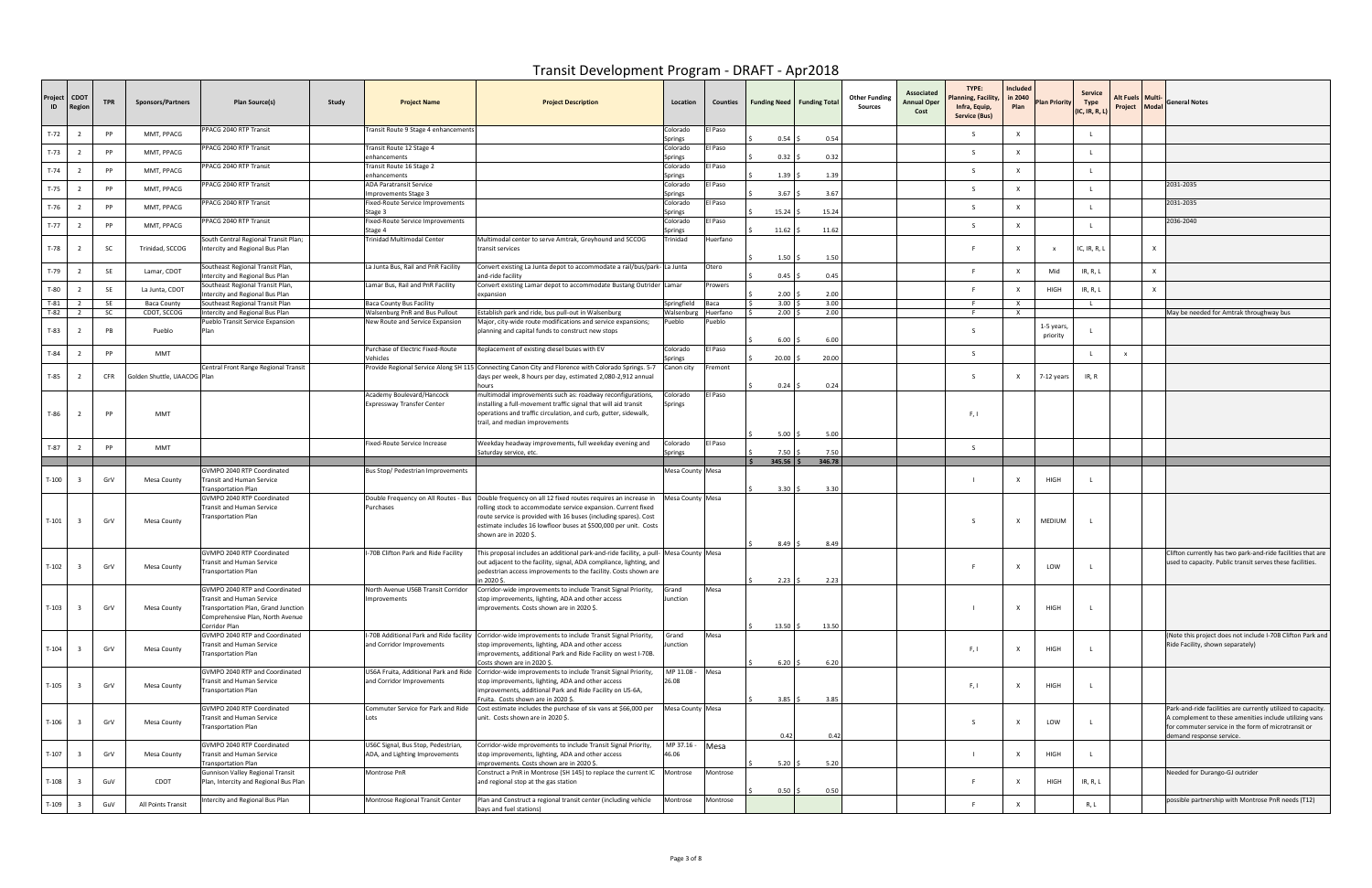| Project<br>ID | срот<br><b>Regior</b>   | <b>TPR</b> | <b>Sponsors/Partners</b>                                    | Plan Source(s)                                                                                                | Study | <b>Project Name</b>                                                               | <b>Project Description</b>                                                                                                                                                                    | Location                           | Counties                   | <b>Funding Need   Funding Total</b> |            | <b>Other Funding</b><br>Sources | Associated<br>Annual Oper<br>Cost | TYPE:<br><b>Planning, Facility,</b><br>Infra, Equip,<br>Service (Bus) | Included<br>in 2040<br>Plan | Plan Priority              | <b>Service</b><br>Type<br>(IC, IR, R, L) | Alt Fuels   Multi-<br>Project Modal |              | <b>General Notes</b>                                                                                                                                                                               |
|---------------|-------------------------|------------|-------------------------------------------------------------|---------------------------------------------------------------------------------------------------------------|-------|-----------------------------------------------------------------------------------|-----------------------------------------------------------------------------------------------------------------------------------------------------------------------------------------------|------------------------------------|----------------------------|-------------------------------------|------------|---------------------------------|-----------------------------------|-----------------------------------------------------------------------|-----------------------------|----------------------------|------------------------------------------|-------------------------------------|--------------|----------------------------------------------------------------------------------------------------------------------------------------------------------------------------------------------------|
| $T-110$       |                         | GuV        | <b>GuV TPR</b>                                              | Gunnison Valley Regional Transit                                                                              |       | New Montrose-Telluride Service                                                    | New Montrose-Telluride general public transit service. Potential<br>stops include Montrose, Colona, Ridgway, Placerville and<br>Telluride.                                                    | US 550/ SH                         | Montrose, La<br>Plata      | 0.56                                | 0.56       |                                 |                                   | -S                                                                    | X                           | 1-6 Years                  | R, L                                     |                                     |              |                                                                                                                                                                                                    |
| $T-111$       | -3                      | GuV        | All Points Transit; City of<br>Montrose, Montrose<br>County | Gunnison Valley Regional Transit<br>Plar                                                                      |       | Additional City of Montrose Human<br>Services Transportation                      | Additional City of Montrose Human Services Transportation                                                                                                                                     |                                    | Montrose                   | 0.63                                | 0.63       |                                 |                                   | S.                                                                    | X                           | 1-6 Years                  |                                          |                                     |              |                                                                                                                                                                                                    |
| $T-112$       |                         | IM         | <b>Pitkin County</b>                                        | ntermountain Regional Transit Plan;                                                                           |       | Aspen Maintenance Facility Phase IV<br>Upgrades- CNG Fueling                      | Aspen Maintenance Facility Phase IV Upgrades- CNG Fueling                                                                                                                                     | Aspen                              | Pitkin                     | 5.00                                | 5.00       |                                 |                                   |                                                                       | X                           | Short                      | R, L                                     | $\mathsf{X}$                        |              |                                                                                                                                                                                                    |
| $T-113$       |                         | IM         | Town of Snowmass<br>Village                                 | ntermountain Regional Transit Plan;                                                                           |       | Ranch and Snowmass Chapel                                                         | Bus stop reconstruction (2) - Meadow Bus stop reconstruction (2) - Meadow Ranch and Snowmass<br>Chapel                                                                                        |                                    | Pitkin                     | 0.30                                | 0.30       |                                 |                                   |                                                                       | X                           | Short                      |                                          |                                     |              |                                                                                                                                                                                                    |
| $T-114$       | $\overline{\mathbf{3}}$ | IM         | Garfield County                                             | ntermountain Regional Transit Plan                                                                            |       | Catherine Store PnR<br>renovation/expansion                                       | Catherine store park and ride renovation/expansion<br>50 spaces @ \$10,000 each                                                                                                               |                                    | Garfield                   | 0.60                                | 0.60       |                                 |                                   |                                                                       | X                           | Short                      |                                          |                                     |              |                                                                                                                                                                                                    |
| $T-115$       | $\overline{\mathbf{3}}$ | IM         | RFTA                                                        | ntermountain Regional Transit Plan;                                                                           |       | CMC park and ride<br>renovation/expansion                                         | CMC park and ride renovation/expansion                                                                                                                                                        | Glenwood<br>Springs                | Garfield                   | 0.40                                | 0.40       |                                 |                                   |                                                                       | X                           |                            |                                          |                                     |              | not in the ITSP; still needed?                                                                                                                                                                     |
| $T-116$       | $\overline{\mathbf{3}}$ | IM         | Summit County                                               | ntercity and Regional Bus Plan                                                                                |       | Frisco Transit Center - Phases 2-6                                                | Frisco Transit Center - Phases 2-6                                                                                                                                                            | Frisco                             | Summit                     | 7.50                                | 10.00      |                                 |                                   |                                                                       | $\boldsymbol{\mathsf{x}}$   |                            | R, L                                     |                                     |              |                                                                                                                                                                                                    |
| $T-117$       |                         | IM         | RFTA                                                        | ntermountain Regional Transit Plan;<br>ntercity and Regional Bus Plan; RFTA<br>ntegrated Transit System Plan  |       | Glenwood Maintenance Facility<br>expansion & renovation                           | Glenwood maintenance facility expansion to accommodate RFTA Glenwood<br>Services, Bustang, and USFS Shuttle                                                                                   | Springs                            | Garfield                   | 69.14                               | 69.14 RFTA |                                 |                                   |                                                                       | X                           | Long (RFTA)                | IR, R, L                                 |                                     |              | Limited design complete currently, cost range is<br>\$49,281,298-\$69,144,117 depending on the options RFTA<br>wishes to add or deduct to/from the project.                                        |
| $T-118$       |                         | IM         | Town of Carbondale                                          | ntermountain Regional Transit Plan;                                                                           |       | Carbondale local circulator bus<br>infrastructure                                 | Local circulator bus infrastructure in Carbondale                                                                                                                                             | Carbondale                         | Garfield                   | 2.00                                | 2.00       |                                 |                                   |                                                                       | $\times$                    | Short                      |                                          |                                     |              |                                                                                                                                                                                                    |
| $T-119$       | $\overline{\mathbf{3}}$ | IM         | Town of Breckenridge                                        | ntermountain Regional Transit Plan                                                                            |       | Breckenridge Bus Storage Facility                                                 | Merge with ski area will require a new bus storage facility                                                                                                                                   | Breckenridge Summit                |                            | 5.50                                | 5.50       |                                 |                                   |                                                                       | $\boldsymbol{\mathsf{x}}$   | Short                      |                                          |                                     |              |                                                                                                                                                                                                    |
| $T-120$       |                         | IM         | Town of Breckenridge                                        | itermountain Regional Transit Plan                                                                            |       | Tiger Dredge Parking Structure                                                    | Mixed-use parking structure at Tiger Dredge lot                                                                                                                                               | Tiger Rd                           | Summit                     | 8.00                                | 8.00       |                                 |                                   |                                                                       | $\boldsymbol{\mathsf{x}}$   | Short                      |                                          |                                     |              |                                                                                                                                                                                                    |
| $T-122$       | $\overline{\mathbf{3}}$ | IM         | <b>Pitkin County</b>                                        | ntermountain Regional Transit Plan                                                                            |       | Old Snowmass bus stop<br>improvements                                             | Old Snowmass bus stop improvements                                                                                                                                                            | Snowmass                           | Pitkin                     | 0.35                                | 0.35       |                                 |                                   |                                                                       | $\boldsymbol{\mathsf{x}}$   | Short                      |                                          |                                     |              |                                                                                                                                                                                                    |
| $T-123$       |                         | IM         | Town of Snowmass<br>Village                                 | ntermountain Regional Transit Plan;                                                                           |       | Snowmass - Owl Creek Road<br>roundabout bus stops                                 | Owl Creek Road roundabout bus stops                                                                                                                                                           | Owl Creek Rd Pitkin                |                            | 1.50                                | 1.50       |                                 |                                   |                                                                       | $\times$                    |                            |                                          |                                     |              |                                                                                                                                                                                                    |
| $T-124$       |                         | IM         | Town of Carbondale;<br>RFTA                                 | itermountain Regional Transit Plan;<br>RFTA Integrated Transit System Plan                                    |       | Carbondale PnR Expansion                                                          | Park and ride expansion                                                                                                                                                                       | Carbondale                         | Garfield                   | 2.20                                | 2.20       |                                 |                                   |                                                                       | X                           | Short<br>(RFTA)            | R, L                                     |                                     |              | Includes land acquisition                                                                                                                                                                          |
| $T-125$       |                         | IM         | Town of Silt; RFTA                                          | RFTA Integrated Transit System Plan                                                                           |       | Silt PnR Expansion I-70-SH6 Area                                                  | Park and ride expansion; 200 spaces (\$1m) short-term;<br>subsequent expansion of add'l 50 spaces in long-term (\$.5m)                                                                        | Silt                               | Garfield                   | 1.50                                | 1.50       |                                 |                                   |                                                                       | $\mathsf{X}$                | Short<br>(RFTA)            | R, L                                     |                                     |              |                                                                                                                                                                                                    |
| $T-126$       |                         | IM         | Town of Rifle, CDOT,<br>RFTA                                | ntercity and Regional Bus Plan,<br>ntermountain Regional Transit Plan;<br>RFTA Integrated Transit System Plan |       | Rifle PnR Relocation/Expansion                                                    | Relocation and expansion of existing Rest Stop to 200 spaces;<br>requires Roundabout construction to accommodate add'I traffic;<br>potential ROW swap with private owner of adjacent property |                                    | Garfield                   | 2.00                                |            | 2.00 RFTA \$.05m                |                                   |                                                                       | $\boldsymbol{\mathsf{x}}$   | HIGH                       | IR, R, L                                 |                                     |              | Needed for 2018 Bustang expansion                                                                                                                                                                  |
| $T-127$       |                         | IM         | Town of Avon                                                | ntermountain Regional Transit Plan;                                                                           |       | Avon Parking Structure                                                            | Parking structure to access the Westin Gondola and Main Street Avon                                                                                                                           |                                    | Eagle                      | 8.00                                | 8.00       |                                 |                                   |                                                                       | x                           | Short                      |                                          |                                     |              |                                                                                                                                                                                                    |
| $T-128$       | $\overline{\mathbf{3}}$ | IM         | Town of Basalt                                              | itermountain Regional Transit Plan;                                                                           |       | Basalt - Sagewood bus stop<br>reconstruction                                      | Sagewood bus stop reconstruction                                                                                                                                                              | <b>Basalt</b>                      | Pitkin                     | 0.40                                | 0.40       |                                 |                                   |                                                                       | $\times$                    | Short                      |                                          |                                     |              |                                                                                                                                                                                                    |
| $T-129$       |                         | IM         | Town of Carbondale;<br><b>RFTA</b>                          | itermountain Regional Transit Plan;<br>RFTA Integrated Transit System Plan                                    |       | SH 133/Rio Grande Trail pedestrian<br>bridge                                      | SH 133 pedestrian bridge (along the Rio Grande trail)                                                                                                                                         | Carbondale                         | Garfield                   | 8.00                                | 8.00       |                                 |                                   |                                                                       | $\mathsf{X}$                | Short,<br>Medium<br>(RFTA) |                                          |                                     | $\mathbf{x}$ |                                                                                                                                                                                                    |
| $T-130$       |                         | IM         | Town of New Castle                                          | ntermountain Regional Transit Plan                                                                            |       | New Castle - SH 6 Streetscape                                                     | SH 6 Streetscape                                                                                                                                                                              | New Castle                         | Garfield                   | 8.00                                | 8.00       |                                 |                                   |                                                                       | $\times$                    | Short                      |                                          |                                     |              |                                                                                                                                                                                                    |
| $T-131$       | $\overline{\mathbf{3}}$ | IM         | <b>Pitkin County</b>                                        | ntermountain Regional Transit Plan                                                                            |       | Two Rivers Road PnR<br>renovation/expansion                                       | Two Rivers Road park and ride renovation/expansion                                                                                                                                            | <b>Two Rivers</b>                  | Pitkin                     | 0.30                                | 0.30       |                                 |                                   | F                                                                     | $\times$                    | Short                      |                                          |                                     |              |                                                                                                                                                                                                    |
| $T-132$       | - 3                     | IM         | Town of Snowmass<br>Village                                 | ntermountain Regional Transit Plan;                                                                           |       | Wood Road roundabout bus stop<br>reconstruction                                   | Wood Road roundabout bus stop reconstruction                                                                                                                                                  | Wood Rd                            | Pitkin                     | 2.00                                | 2.00       |                                 |                                   |                                                                       | $\times$                    |                            |                                          |                                     |              |                                                                                                                                                                                                    |
| $T-133$       |                         | IM         | Town of Snowmass<br>Village                                 | ntermountain Regional Transit Plan;                                                                           |       | Snowmass Village Bus Station                                                      | Build multimodal regional and local bus station                                                                                                                                               | Snowmass                           | Pitkin                     | 40.00                               | 40.00      |                                 |                                   |                                                                       | $\times$                    |                            | $\mathbf{L}$                             |                                     |              |                                                                                                                                                                                                    |
| T-134         | $\overline{\mathbf{3}}$ | IM         | RFTA                                                        | ntermountain Regional Transit Plan;                                                                           |       | Carbondale administrative and<br>maintenance facility renovation and<br>expansion | Carbondale administrative and maintenance facility renovation<br>and expansion                                                                                                                | Carbondale                         | Garfield                   | 25.00                               | 25.00      |                                 |                                   | E.                                                                    | X                           |                            | R, L                                     |                                     |              | Not included in RFTA's ITSP; possibly not needed due to<br>scope of GMF expansion?                                                                                                                 |
| $T-135$       | $\overline{\mathbf{3}}$ | IM         | <b>ECO Transit</b>                                          | ntermountain Regional Transit Plan                                                                            |       | Edwards - Indoor Transportation<br>Facility                                       | Construct transportation facility at park and ride lot in Edwards<br>with indoor facilities                                                                                                   | Edwards                            | Eagle                      | 0.80                                | 0.80       |                                 |                                   | F                                                                     | X                           | Mid                        |                                          |                                     |              |                                                                                                                                                                                                    |
| $T-136$       | $\overline{\mathbf{3}}$ | IM         | RFTA                                                        | RFTA Integrated Transit System Plan                                                                           |       | We-Cycle Bike Share Expansion                                                     |                                                                                                                                                                                               | Glenwood<br>Springs,<br>Carbondale | Garfield                   |                                     |            |                                 |                                   | F, E                                                                  | $\mathsf{X}$                | Short<br>(RFTA)            |                                          |                                     |              | \$1,259,000 estimated total capital costs and \$550,000<br>annual operating costs for Glenwood Springs and<br>Carbondale. RFTA has committed<br>to \$100,000 annually, minimum, for up to 5 years. |
|               |                         |            |                                                             | RFTA Integrated Transit System Plan                                                                           |       | Real-time Vehicle Info / Aspen                                                    | Real-time vehicle and bus travel time information, combined                                                                                                                                   |                                    | Garfield,                  | 1.26                                |            | 1.26 Local                      |                                   |                                                                       |                             |                            |                                          |                                     |              | Regional costs need to be determined.                                                                                                                                                              |
| $T-137$       | $\overline{\mathbf{3}}$ | IM         | RFTA                                                        |                                                                                                               |       | dynamic parking                                                                   | with dynamic parking<br>pricing in Aspen                                                                                                                                                      |                                    | Pitkin                     | 2.50                                | 2.50       |                                 |                                   | F                                                                     |                             | Medium<br>(RFTA)           | R, L                                     |                                     |              |                                                                                                                                                                                                    |
| $T-138$       | $\overline{\mathbf{3}}$ | IM         | Town of Breckenridge                                        | ntermountain Regional Transit Plan                                                                            |       | Breckenridge - Gondola lots<br>Parking/Transit Station                            | Mixed-use parking structure/transit station Gondola lots                                                                                                                                      | Breckenridge Summit                |                            | 21.00                               | 21.00      |                                 |                                   |                                                                       |                             | Mid                        |                                          |                                     |              |                                                                                                                                                                                                    |
| T-139         |                         | IM         | RFTA                                                        | ntermountain Regional Transit Plan;<br>RFTA Integrated Transit System Plan                                    |       | Regional Bus Stop improvements<br>(SH-82 & I-70)                                  | 6 high priority stops identified by RFTA                                                                                                                                                      |                                    | Garfield,<br>Pitkin, Eagle | 3.00                                | 3.00       |                                 |                                   |                                                                       | $\mathsf{X}$                | Short<br>(RFTA)            | R, L                                     |                                     |              |                                                                                                                                                                                                    |
| $T-140$       | - 3                     | IM         | Town of Parachute                                           | ntercity and Regional Bus Plan                                                                                |       | SH 6 and 24, Parachute Main Street<br>Streetscape Improvements                    | SH 6 and 24 Main Street Streetscape Improvements                                                                                                                                              | Parachute                          | Garfield                   | $0.90$ \$                           | 0.90       |                                 |                                   |                                                                       | $\boldsymbol{\mathsf{x}}$   | Mid                        |                                          |                                     |              |                                                                                                                                                                                                    |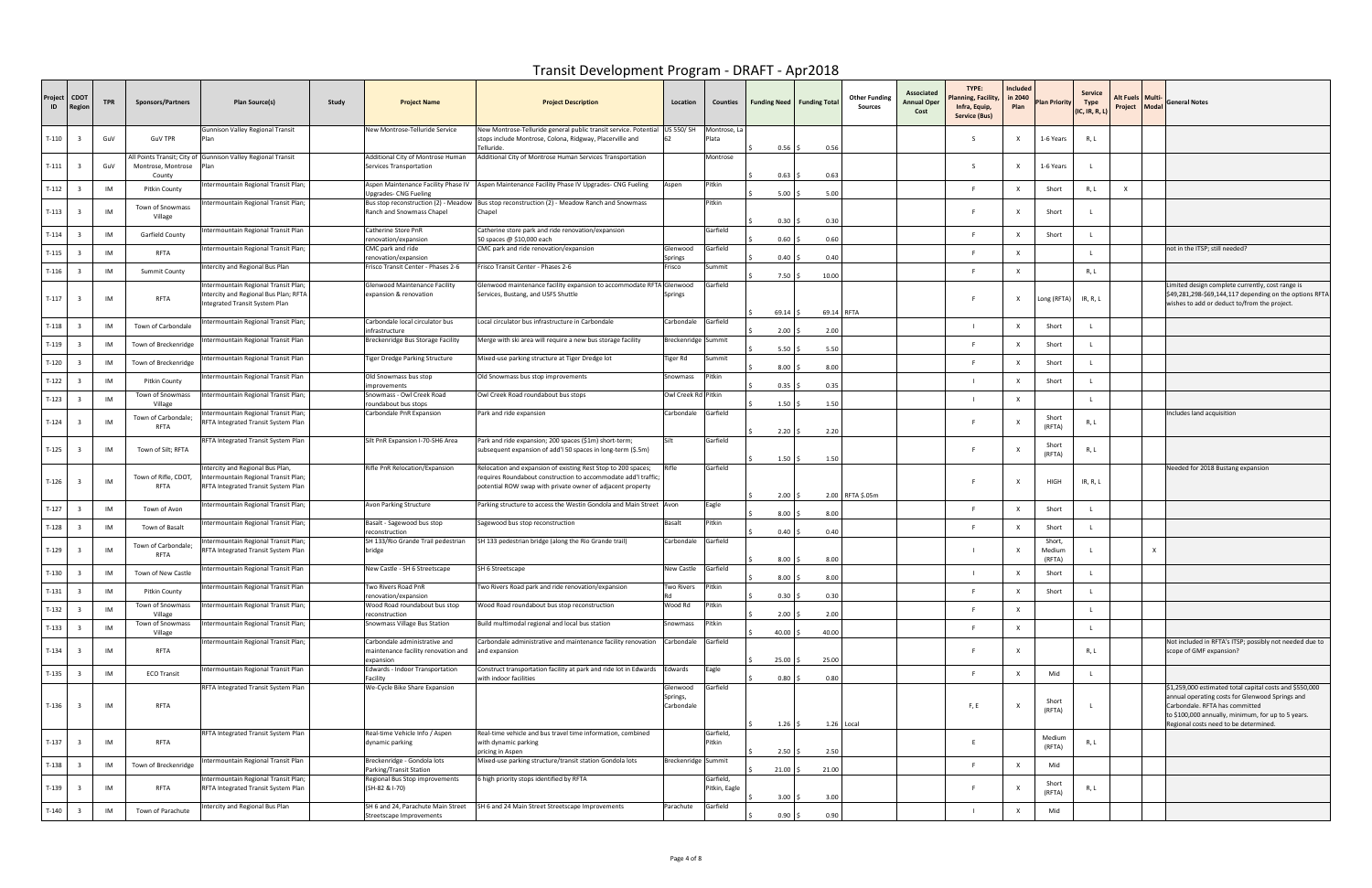| Project<br>$\blacksquare$ | <b>CDOT</b><br><b>Regio</b> | <b>TPR</b> | <b>Sponsors/Partners</b>          | Plan Source(s)                                                                                      | Study | <b>Project Name</b>                                                                 | <b>Project Description</b>                                                                                                                                                                                                                                               | Location            | Counties           | Funding Need   Funding Total |       | <b>Other Funding</b><br>Sources | Associated<br>Annual Oper<br>Cost | TYPE:<br>lanning, Facility,<br>Infra, Equip,<br><b>Service (Bus)</b> | Included<br>in 2040<br>Plan | <b>Plan Priority</b> | <b>Service</b><br>Type<br>(IC, IR, R, L) | Alt Fuels   Multi<br>Project Modal | <b>General Notes</b>               |
|---------------------------|-----------------------------|------------|-----------------------------------|-----------------------------------------------------------------------------------------------------|-------|-------------------------------------------------------------------------------------|--------------------------------------------------------------------------------------------------------------------------------------------------------------------------------------------------------------------------------------------------------------------------|---------------------|--------------------|------------------------------|-------|---------------------------------|-----------------------------------|----------------------------------------------------------------------|-----------------------------|----------------------|------------------------------------------|------------------------------------|------------------------------------|
| $T-141$                   |                             | IM         | Town of Snowmass<br>Village       | ntermountain Regional Transit Plan                                                                  |       | Snowmass bus storage facility                                                       | Snowmass bus storage facility                                                                                                                                                                                                                                            | Snowmass            | <sup>,</sup> itkin | 9.00                         | 9.00  |                                 |                                   | - F                                                                  | x                           | Mid                  |                                          |                                    |                                    |
| $T-142$                   |                             | IM         | Town of Snowmass<br>Village       | Intermountain Regional Transit Plan;                                                                |       | Transit Terminus Redevelopment                                                      | Snowmass Mall Transit Plaza/Regional Snowmass Mall Transit Plaza/Regional Transit Terminus<br>Redevelopment                                                                                                                                                              | Snowmass            | Pitkin             |                              |       |                                 |                                   |                                                                      | $\mathsf{x}$                |                      |                                          |                                    |                                    |
| $T-143$                   | $\overline{3}$              | IM         | RFTA                              | Intermountain Regional Transit Plan<br>RFTA Integrated Transit System Plan                          |       | Brush Creek PNR Enhancements for<br><b>UVMS Enhancements</b>                        | Costs are for UVMS enhancements at Brush Creek to<br>accommodate upgrades needed for BRT and includes design,<br>construction, and<br>contingency. Cost for LRT enhancements range from \$36.4M for<br>an elevated platform to \$87.7M that includes support facilities. | Brush Creek Pitkin  |                    | 38.90                        | 38.90 |                                 |                                   |                                                                      | $\mathsf{X}$                | Mid                  | R, I                                     |                                    |                                    |
| $T-144$                   |                             | IM         | <b>Pitkin County</b>              | Intermountain Regional Transit Plan                                                                 |       | Terminal connection to Velocirfta BRT Terminal connection to BRT                    |                                                                                                                                                                                                                                                                          |                     | Pitkin             | 4.00                         | 4.00  |                                 |                                   | - F                                                                  | X                           | Mid                  | R, L                                     |                                    |                                    |
| $T-145$                   | $\overline{\mathbf{3}}$     | IM         | Pitkin County; RFTA               | RFTA Integrated Transit System Plan                                                                 |       | Buttermilk & Velocirfta BRT<br>pedestrian crossing                                  | Buttermilk pedestrian crossing<br>Velocirfta BRT pedestrian crossing                                                                                                                                                                                                     | Aspen               | Pitkin             | 8.00                         | 8.00  |                                 |                                   |                                                                      |                             | Short<br>(RFTA)      | R, L                                     |                                    |                                    |
| $T-146$                   |                             | IM         | City of Glenwood<br>Springs; RFTA | RFTA Integrated Transit System Plan                                                                 |       | Glenwood Springs - 27th street &<br>Velocirfta BRT pedestrian crossing              | 27th street pedestrian crossing<br>Velocirfta BRT pedestrian crossing                                                                                                                                                                                                    | Glenwood<br>prings  | Garfield           | 12.00                        | 12.00 |                                 |                                   |                                                                      |                             | Short                | R, L                                     |                                    |                                    |
| $T-147$                   |                             | IM         | RFTA                              | ntermountain Regional Transit Plan;<br>Intercity and Regional Bus Plan                              |       | New Castle PnR - SH6 & Burning<br>Mountain                                          | Long term 10-20 year, expand surface parking to west, structure New Castle<br>existing surface parking 120 spaces                                                                                                                                                        |                     | Garfield           | 1.80                         | 1.80  |                                 |                                   | - F                                                                  | $\mathsf{X}$                | Long (RFTA)          |                                          |                                    |                                    |
| T-148                     |                             | IM         | City of Aspen                     | Intermountain Regional Transit Plan;                                                                |       | Rubey Park transit facility renovation                                              |                                                                                                                                                                                                                                                                          | Aspen               | Pitkin             | 4.60                         | 4.60  |                                 |                                   | F                                                                    |                             | Short                | R, L                                     |                                    |                                    |
| $T-149$                   |                             | IM         | <b>Pitkin County</b>              | Intermountain Regional Transit Plan;                                                                |       | BC/SH82 Intersection corrections                                                    |                                                                                                                                                                                                                                                                          |                     | Pitkin             | 3.00                         | 3.00  |                                 |                                   |                                                                      |                             | Short                |                                          |                                    |                                    |
| T-150                     |                             | IM         | <b>Pitkin County</b>              | Intermountain Regional Transit Plan;                                                                |       | Transit Guideway - Aspen to<br>Snowmass Village                                     | Transit Guideway - Aspen to Snowmass Village, via Owl Creek<br>Road or other corridor                                                                                                                                                                                    | Aspen               | Pitkin             |                              |       |                                 |                                   |                                                                      |                             |                      |                                          |                                    |                                    |
| $T-151$                   |                             | IM         | RFTA                              | Intermountain Regional Transit Plan;<br>RFTA Integrated Transit System Plan                         |       | RFTA Employee Housing and CMF<br>Office Projects                                    | Housing rehabilitation and expansion                                                                                                                                                                                                                                     | Carbondale          | Garfield           | 32.35                        |       | 32.35 P3 alternatives           |                                   | - F                                                                  | $\mathsf{x}$                | Medium<br>(RFTA)     | R, L                                     |                                    |                                    |
| $T-152$                   |                             | IM         | Town of Breckenridge              | Intermountain Regional Transit Plan;                                                                |       | Retrofit Bus Barn Garage Doors                                                      | Retrofit garage doors on existing bus barn to accommodate 102" Breckenridge Summit<br>wide buses                                                                                                                                                                         |                     |                    | $0.27$ \$                    | 0.27  |                                 |                                   | F                                                                    |                             | Short                |                                          |                                    |                                    |
| $T-153$                   |                             | IM         | Town of Breckenridge              | ntermountain Regional Transit Plan;                                                                 |       | Horizontal People Mover Phase I                                                     | Horizontal People Mover Phase I - from Gondola Town Base<br>south to Village                                                                                                                                                                                             | Breckenridge Summit |                    |                              |       |                                 |                                   |                                                                      |                             |                      |                                          |                                    |                                    |
| $T-154$                   | $\mathbf{3}$                | IM         | Town of Breckenridge              | ntermountain Regional Transit Plan;                                                                 |       | Horizontal People Mover Phase II                                                    | Horizontal People Mover Phase II - from Village to Ice Rink                                                                                                                                                                                                              | Breckenridge Summit |                    |                              |       |                                 |                                   |                                                                      |                             |                      |                                          |                                    |                                    |
| $T-155$                   | 3                           | IM         | Town of Breckenridge              | ntermountain Regional Transit Plan;                                                                 |       | Horizontal People Mover Phase III                                                   | Horizontal People Mover Phase III - from Gondola Town Base<br>north to McCain Parking                                                                                                                                                                                    | Breckenridge Summit |                    |                              |       |                                 |                                   |                                                                      | $\boldsymbol{\mathsf{x}}$   |                      |                                          | <b>x</b>                           |                                    |
| T-156                     | $\overline{\mathbf{3}}$     | IM         | Town of Breckenridge              | ntermountain Regional Transit Plan;                                                                 |       | Horizontal People Mover Phase IV                                                    | Horizontal People Mover Phase IV - from McCain Parking to<br>Farmer's Corner (AGS stop someday)                                                                                                                                                                          | Breckenridge Summit |                    |                              |       |                                 |                                   |                                                                      | X                           |                      |                                          |                                    |                                    |
| $T-157$                   | $\mathbf{3}$                | IM         | Town of Breckenridge              | ntermountain Regional Transit Plan;                                                                 |       | McCain Parking/Transit Station                                                      | Mixed-use parking structure/transit station at McCain property                                                                                                                                                                                                           | Breckenridge Summit |                    | 11.00                        | 11.00 |                                 |                                   | - F                                                                  | X                           |                      |                                          |                                    |                                    |
| $T-158$                   | 3                           | IM         | Town of Breckenridge              | ntermountain Regional Transit Plan;                                                                 |       | Gondola Lots Parking/Transit Station                                                | Mixed-use parking structure/transit station at Gondola lots                                                                                                                                                                                                              | Breckenridge Summit |                    | $21.00$ \$                   | 21.00 |                                 |                                   |                                                                      | $\times$                    |                      |                                          |                                    |                                    |
| $T-159$                   |                             | IM         |                                   | Intermountain Regional Transit Plan;<br>CDOT, RFTA, ECO Transit RFTA Integrated Transit System Plan |       | Glenwood Springs to Eagle Regional<br>Service                                       | Regional Transit Service from Glenwood Springs to<br>Gypsum/Eagle 7 days/week, 16 trips/day                                                                                                                                                                              | FPR-Wide            | Garfield,<br>Eagle | 2.33                         | 2.33  |                                 |                                   | - S                                                                  |                             | Medium<br>(RFTA)     |                                          |                                    | \$.772m annual Operation cost      |
| $T-160$                   | $\overline{\mathbf{3}}$     | IM         | RFTA                              | RFTA Integrated Transit System Plan                                                                 |       | In-line Station for Expanded BRT                                                    |                                                                                                                                                                                                                                                                          | Glenwood<br>Springs | Garfield           | 0.25                         | 0.25  |                                 |                                   | - F                                                                  |                             | Medium<br>(RFTA)     | R, L                                     |                                    |                                    |
| $T-161$                   | $\mathbf{R}$                | IM         | RFTA                              | RFTA Integrated Transit System Plan                                                                 |       | UVMS BRT Transit from Brush Creek<br>Intercept Lot<br>to Aspen                      | Build preferred alignment, dedicated bus lanes, station<br>improvements                                                                                                                                                                                                  | Aspen               | Pitkin             | 164.00 \$                    |       | 164.00 Local, Grants            |                                   |                                                                      | $\mathbf{x}$                | Medium<br>(RFTA)     |                                          |                                    |                                    |
| $T-162$                   | $\mathbf{3}$                | IM         | RFTA                              | RFTA Integrated Transit System Plan                                                                 |       | UVMS BRT Transit from Brush Creek<br>Intercept Lot<br>to Aspen - Electrification    | Short-term alternative - replace current buses with EV                                                                                                                                                                                                                   | Aspen               | Pitkin             | 26.78                        |       | 26.78 Local, Grants             |                                   | -S                                                                   | $\mathsf{X}$                | Short<br>(RFTA)      |                                          | $\mathbf{x}$                       |                                    |
| $T-163$                   | $\overline{3}$              | IM         | RFTA                              | RFTA Integrated Transit System Plan                                                                 |       | UVMS BRT Transit from Brush Creek<br>Intercept Lot<br>to Aspen - Autonomous Control | Retrofit buses to Autonomous Control                                                                                                                                                                                                                                     | Aspen               | Pitkin             | 9.62                         | 9.62  | Local, Grants                   |                                   | S.                                                                   | $\mathsf{X}$                | Long (RFTA)          |                                          |                                    |                                    |
| $T-164$                   | $\overline{\mathbf{3}}$     | IM         | RFTA                              | RFTA Integrated Transit System Plan                                                                 |       | <b>Expanded Basalt Circulators</b>                                                  | Assumes 365 days and Modified Linked Basalt Route                                                                                                                                                                                                                        | Basalt              | Pitkin             | $0.96$ \$                    | 0.96  |                                 |                                   | -S                                                                   |                             | Short (RFTA)         |                                          |                                    | 1223022 ops                        |
| $T-165$                   | 3                           | IM         | Garfield County                   | RFTA Integrated Transit System Plan                                                                 |       | <b>Expanded Parachute Circulators</b>                                               | Project is outside RFTA jurisdiction                                                                                                                                                                                                                                     | Parachute           | Garfield           | 1.34                         | 1.34  |                                 |                                   | -S                                                                   |                             | Short (RFTA)         |                                          |                                    | 1,397,840 Ops                      |
| $T-166$                   |                             | IM         | Garfield County                   | RFTA Integrated Transit System Plan                                                                 |       | <b>Expanded Rifle Circulators</b>                                                   | Project is outside RFTA jurisdiction                                                                                                                                                                                                                                     | Rifle               | Garfield           | 1.64                         | 1.64  |                                 |                                   | -S                                                                   |                             | Short (RFTA)         |                                          |                                    | 909,140/yr Ops                     |
| $T-167$                   | $\mathbf{3}$                | IM         | Garfield County                   | RFTA Integrated Transit System Plan                                                                 |       | <b>Expanded Silt Circulators</b>                                                    | Project is outside RFTA jurisdiction                                                                                                                                                                                                                                     | Silt                | Garfield           | 0.95                         | 0.95  |                                 |                                   | -S                                                                   |                             | Short (RFTA)         |                                          |                                    | 948,560/yr Ops                     |
| $T-168$                   |                             | IM         | RFTA                              | RFTA Integrated Transit System Plan                                                                 |       | <b>Expanded New Castle Circulators</b>                                              |                                                                                                                                                                                                                                                                          | New Castle          | Garfield           | 0.75                         | 0.75  |                                 |                                   | -S                                                                   |                             | Short (RFTA)         |                                          |                                    | 948,560/yr Ops                     |
| $T-169$                   | $\mathbf{3}$                | IM         | RFTA                              | RFTA Integrated Transit System Plan                                                                 |       | 27th Street PnR Expansion                                                           | includes land acquisition                                                                                                                                                                                                                                                | Glenwood<br>Springs | Garfield           | 4.00                         | 4.00  |                                 |                                   | <b>F</b>                                                             |                             | Short (RFTA)         |                                          |                                    |                                    |
| $T-170$                   | $\mathbf{3}$                | IM         | RFTA                              | RFTA Integrated Transit System Plan                                                                 |       | Willits Town Center PnR Expansion                                                   |                                                                                                                                                                                                                                                                          | Basalt              | Pitkin             | 2.00                         | 2.00  |                                 |                                   | - F                                                                  |                             | Short (RFTA)         |                                          |                                    |                                    |
| $T-171$                   | $\overline{\mathbf{3}}$     | IM         | RFTA                              | RFTA Integrated Transit System Plan                                                                 |       | SH82/Two Rivers Rd PnR Expansion                                                    |                                                                                                                                                                                                                                                                          | Basalt              | Pitkin             | 0.50                         | 0.50  |                                 |                                   | - F                                                                  |                             | Short (RFTA)         |                                          |                                    |                                    |
| $T-172$                   | $\overline{\mathbf{3}}$     | IM         | RFTA                              | RFTA Integrated Transit System Plan                                                                 |       | Parachute PnR Improvements                                                          | Short term - bus access ((\$.1m); Long term - expand to 120<br>spaces (\$.5m)                                                                                                                                                                                            | Parachute           | Garfield           | 0.60                         | 0.60  |                                 |                                   |                                                                      |                             | Short (RFTA)         | R, L                                     |                                    | CDOT owned parcel? Bustang needed? |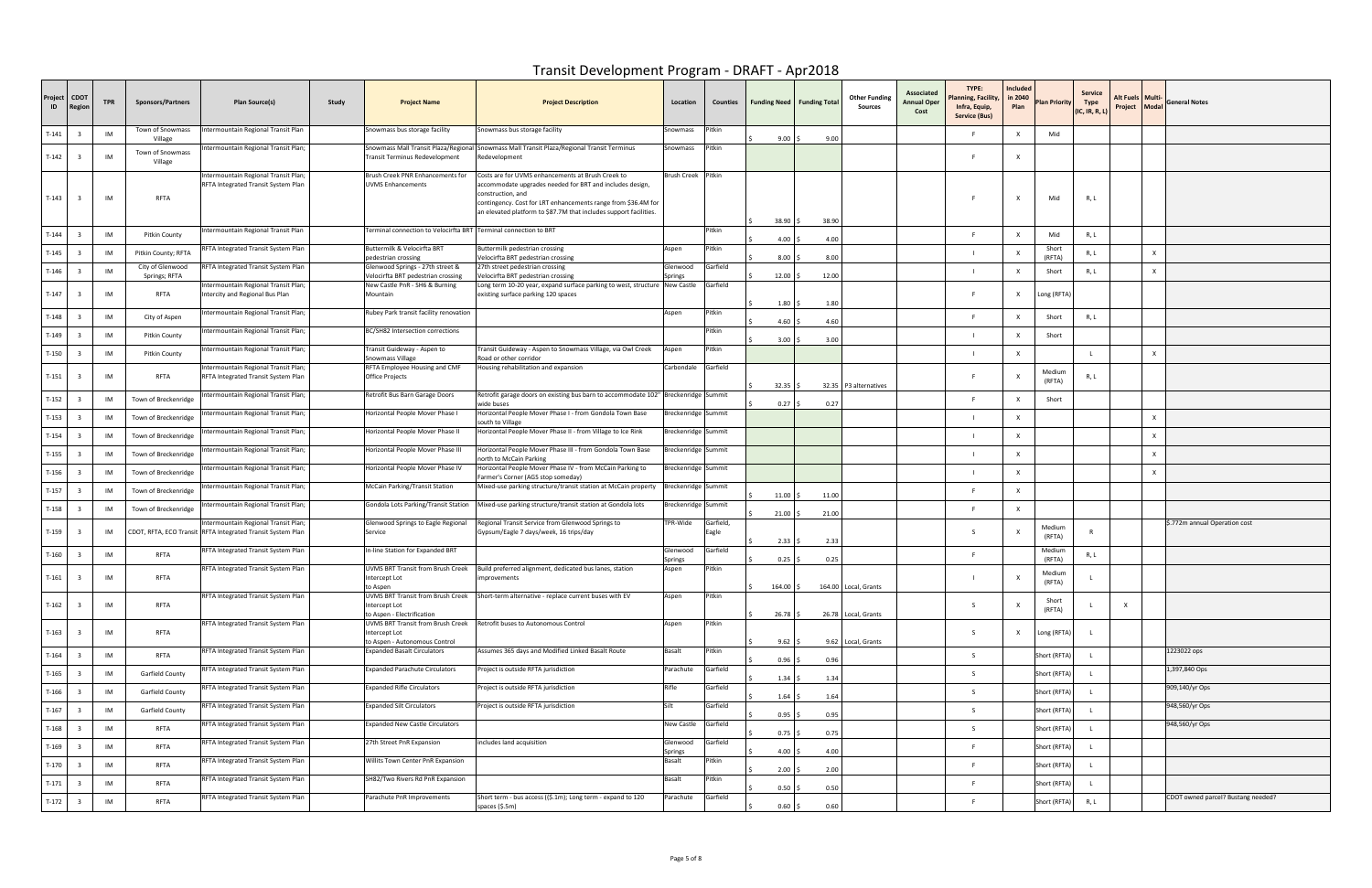| Project<br>ID | <b>CDOT</b><br><b>Regio</b> | <b>TPR</b> | <b>Sponsors/Partners</b>                   | Plan Source(s)                                                      | Study<br><b>Project Name</b>                                                                                         | <b>Project Description</b>                                                                                                                                                                                              | Location               | Counties                               | <b>Funding Need   Funding Total</b> |              | <b>Other Funding</b><br>Sources | Associated<br>Annual Oper<br>Cost | TYPE:<br>Planning, Facility<br>Infra, Equip,<br>Service (Bus) | Included<br>in 2040<br>Plan | <b>Plan Priority</b> | Service<br>Type<br>(IC, IR, R, L) | Alt Fuels   Multi·<br>Project Modal | <b>General Notes</b>                                                                              |
|---------------|-----------------------------|------------|--------------------------------------------|---------------------------------------------------------------------|----------------------------------------------------------------------------------------------------------------------|-------------------------------------------------------------------------------------------------------------------------------------------------------------------------------------------------------------------------|------------------------|----------------------------------------|-------------------------------------|--------------|---------------------------------|-----------------------------------|---------------------------------------------------------------|-----------------------------|----------------------|-----------------------------------|-------------------------------------|---------------------------------------------------------------------------------------------------|
| T-173         |                             | IM         | RFTA                                       | RFTA Integrated Transit System Plan                                 | Snowmass Transit Center                                                                                              |                                                                                                                                                                                                                         | Snowmass               | Pitkin                                 | $11.00$ \$                          | 11.00        |                                 |                                   | F                                                             |                             | Short (RFTA)         | R, L                              |                                     | May be combined with Town of Snowmass Bus storage<br>facility and/or Snowmass Village Bus Station |
| $T-174$       |                             | IM         | RFTA                                       | RFTA Integrated Transit System Plan                                 | LOVA Trail - West Glenwood to<br>Canyon Creek                                                                        |                                                                                                                                                                                                                         | Glenwood<br>Springs    | Garfield                               | 15.00                               | 15.00        |                                 |                                   |                                                               |                             | Short (RFTA)         |                                   |                                     |                                                                                                   |
| $T-175$       |                             | IM         | RFTA                                       | RFTA Integrated Transit System Plan                                 | 23rd Street Pedestrian Crossing                                                                                      |                                                                                                                                                                                                                         | Glenwood<br>Springs    | Garfield                               | 8.00                                | 8.00         |                                 |                                   |                                                               |                             | Medium<br>(RFTA)     |                                   |                                     |                                                                                                   |
| T-176         |                             | IM         | RFTA                                       | RFTA Integrated Transit System Plan                                 | 15th Street Pedestrian Crossing                                                                                      |                                                                                                                                                                                                                         | Glenwood<br>iprings    | Garfield                               | 8.00                                | 8.00         |                                 |                                   |                                                               |                             | Medium<br>(RFTA)     |                                   |                                     |                                                                                                   |
| $T-177$       |                             | IM         | RFTA                                       | RFTA Integrated Transit System Plan                                 | Bus Electrification of expansion CNG                                                                                 |                                                                                                                                                                                                                         | Roaring Fork<br>Valley | Garfield,<br><sup>p</sup> itkin, Eagle | 18.00                               | 18.00        |                                 |                                   | S.                                                            |                             | Short (RFTA)         | R, L                              | $\mathsf{X}$                        |                                                                                                   |
| T-178         |                             | IM         | RFTA                                       | RFTA Integrated Transit System Plan                                 | Terminal Charging at Glenwood<br>Maintenance Facility                                                                |                                                                                                                                                                                                                         | Glenwood               | Garfield                               | 12.00                               | 12.00        |                                 |                                   | E                                                             |                             | Long (RFTA)          | R, L                              | X                                   |                                                                                                   |
| T-179         |                             | IM         | RFTA                                       | RFTA Integrated Transit System Plan                                 | AMF Phase 5: Construction of a 2-<br>story addition                                                                  | Cost estimate range is \$2.5M-\$3.5M                                                                                                                                                                                    | Aspen                  | Pitkin                                 | 3.50%                               | 3.50         |                                 |                                   | F.                                                            |                             | Short (RFTA)         |                                   |                                     |                                                                                                   |
| T-180         |                             | IM         | RFTA                                       | RFTA Integrated Transit System Plan                                 | AMF Phase 6: Construction of new<br>parts rooms and mechanics storage                                                | Cost estimate range is \$2M-\$3M                                                                                                                                                                                        | Aspen                  | Pitkin                                 | 3.00%                               | 3.00         |                                 |                                   | -F                                                            |                             | Short (RFTA)         |                                   |                                     |                                                                                                   |
| T-181         |                             | IM         | RFTA                                       | RFTA Integrated Transit System Plan                                 | AMF Phase 7: Construction of<br>additional indoor bus storage space                                                  | Cost estimate range is \$4.5M-\$5.5M                                                                                                                                                                                    | Aspen                  | Pitkin                                 |                                     |              |                                 |                                   | F                                                             |                             | Long (RFTA)          | $\mathsf{L}$                      |                                     |                                                                                                   |
| T-182         |                             | IM         | RFTA                                       | RFTA Integrated Transit System Plan                                 | AMF Stage 8: Construction of a CNG                                                                                   | Cost estimate range is \$7M-\$9M                                                                                                                                                                                        | Aspen                  | Pitkin                                 | 5.50%<br>9.00                       | 5.50<br>9.00 |                                 |                                   | E.                                                            |                             | Medium<br>(RFTA)     |                                   | $\mathsf{x}$                        |                                                                                                   |
| T-183         |                             | IM         | RFTA                                       | RFTA Integrated Transit System Plan                                 | compressor/fueling station<br>AMF Stage 9: Relining or replacement Cost estimate range is \$1M-\$3M<br>of fuel tanks |                                                                                                                                                                                                                         | Aspen                  | Pitkin                                 | 3.00                                | 3.00         |                                 |                                   | F.                                                            |                             | Short (RFTA          |                                   |                                     |                                                                                                   |
| T-184         |                             | IM         | RFTA                                       | RFTA Integrated Transit System Plan                                 | Terminal Charging System at AMF                                                                                      |                                                                                                                                                                                                                         | Aspen                  | Pitkin                                 | 12.00                               | 12.00        |                                 |                                   | E.                                                            |                             | Medium<br>(RFTA)     |                                   | $\mathsf{X}$                        |                                                                                                   |
| T-190         |                             | IM         | RFTA                                       | RFTA Integrated Transit System Plan                                 | Aspen Airport Connection                                                                                             | Cost estimate for underground walkway and airport station for Aspen<br>BRT = \$13.5M; underground walkway and airport station for LRT<br>= \$17M;<br>diverting LRT from SH-82 to connect at Airport Terminal =<br>21.6M |                        | Pitkin                                 | $38.60$ \$                          | 38.60        |                                 |                                   |                                                               |                             | Medium<br>(RFTA)     |                                   |                                     |                                                                                                   |
| T-191         |                             | NW         | <b>Steamboat Springs</b><br>Transit        | Northwest Regional Transit Plan;<br>Intercity and Regional Bus Plan | Hayden PnR                                                                                                           | Build a park-n-ride facility for the Steamboat Springs-Craig<br>regional bus service in Hayden and ICB Salt Lake to Denver                                                                                              | Hayden                 | Routt                                  | 1.50                                | 1.50         |                                 |                                   | F.                                                            | $\mathsf{x}$                | Mid                  | R, L                              |                                     |                                                                                                   |
| T-192         |                             | <b>NW</b>  | City of Steamboat<br>Springs Transit (SST) | Noerthwest Regional Transit Plan                                    | Steamboat Springs transit facility<br>mprovements                                                                    | Remodel existing transit facilities to increase storage and<br>mprove efficiency                                                                                                                                        | Steamboat<br>iprings   | Routt                                  | 2.00                                | 2.00         |                                 |                                   | F.                                                            |                             |                      |                                   |                                     |                                                                                                   |
| $T-193$       |                             | NW         | <b>Grand County</b>                        | Northwest Regional Transit Plan                                     | Winter Park/Fraser Valley Service<br>Improvements                                                                    | Form a county-wide transit board in Grand County and develop a Winter<br>year-round fixed-route<br>transit service for the Winter Park-Fraser Valley area / Grand                                                       | Park/Fraser<br>Valley  | Grand                                  | 2.62                                | 2.62         |                                 |                                   | S.                                                            | $\mathsf{X}$                | Short                |                                   |                                     |                                                                                                   |
| T-194         |                             | <b>NW</b>  | <b>Steamboat Springs</b><br>Transit        | Northwest Regional Transit Plan                                     | Western Steamboat Springs Transit<br>Service                                                                         | Expand Steamboat Springs Transit service into western<br>Steamboat Springs (known as Steamboat II)                                                                                                                      | Steamboat<br>Springs   | Routt                                  | 0.40                                | 0.40         |                                 |                                   | -S                                                            |                             | Short                |                                   |                                     |                                                                                                   |
| T-195         |                             | <b>NW</b>  | Steamboat Springs<br>Transit               | Northwest Regional Transit Plan                                     | Expand Steamboat Springs Transit                                                                                     | Expand Steamboat Springs Transit fleet with 4 Diesel/Electric<br>Hybrid buses.                                                                                                                                          | Steamboat<br>iprings   | Routt                                  | 2.40                                | 2.40         |                                 |                                   | S.                                                            |                             | Short                |                                   | $\mathsf{X}$                        |                                                                                                   |
| T-196         |                             | NW         | <b>Steamboat Springs</b><br>Transit        | Northwest Regional Transit Plan                                     | Transit Facilities remodel                                                                                           | Remodel existing transit facilities to increase<br>storage and improve efficiency                                                                                                                                       | Steamboat<br>Springs   | Routt                                  | 1.00                                | 1.00         |                                 |                                   | F.                                                            |                             | Long                 |                                   |                                     |                                                                                                   |
| T-197         |                             | <b>NW</b>  | Steamboat Springs<br>Transit               | Northwest Regional Transit Plan                                     | emote parking lots                                                                                                   | Planning Study: Develop BRT routes to Develop bus rapid transit routes to incorporate remote parking<br>lots with high traffic areas                                                                                    | Steamboat<br>iprings   | outt?                                  | 0.25                                | 0.25         |                                 |                                   |                                                               |                             | Short                |                                   |                                     |                                                                                                   |
| $T-198$       |                             | GuV        | <b>Mountain Express</b>                    | Gunnison Valley Regional Transit<br>Plan                            | Maintenance Facility Expansion                                                                                       | Need to replace or add on to current maintenance facility                                                                                                                                                               | Crested Butte Gunnison |                                        |                                     |              |                                 |                                   |                                                               |                             |                      |                                   |                                     |                                                                                                   |
| T-199         |                             | IM         | <b>Summit County</b>                       | Intercity and Regional Bus Plan                                     | Construction of operations center                                                                                    | New operations facility planning and construction including bus Frisco                                                                                                                                                  |                        | Summit                                 | $14.00$ \$                          | 14.00        |                                 |                                   | E.                                                            | $\mathsf{x}$                |                      | R, L                              |                                     |                                                                                                   |
| $T-200$       |                             | IM         | <b>Summit County</b>                       | Summit County BOCC Direction                                        | Terminal Charging at Frisco<br><b>Transportation Center</b>                                                          |                                                                                                                                                                                                                         | Frisco                 | Summit                                 | 12.00                               | 12.00        |                                 |                                   | E                                                             |                             |                      | R, L                              | $\times$                            |                                                                                                   |
| $T-201$       |                             | IM         | <b>Summit County</b>                       | Summit County BOCC Direction                                        | Terminal Charging at Summit<br><b>Operations Facility</b>                                                            |                                                                                                                                                                                                                         | Frisco                 | Summit                                 | 12.00%                              | 12.00        |                                 |                                   | E                                                             |                             |                      | R, L                              | $\mathsf{x}$                        |                                                                                                   |
| T-202         |                             | IM         | <b>Summit County</b>                       | Hwy 9 South Access Control Plan                                     | Hwy 9 South bus pullouts                                                                                             | Specific plans will be identified in the CDOT Hwy 9 South Access Frisco<br>Control Plan, 2018. Shoulder paving, signage and shelter<br>construction in the Blue River area.                                             |                        | Summit                                 | $1.50 \pm 1.50$                     | 1.50         |                                 |                                   |                                                               |                             |                      | R, L, IR                          |                                     |                                                                                                   |
| $T-203$       |                             | IM / CFR   | <b>Summit County</b>                       | Outrider Regional Mobility Study                                    | wy 9 park and ride                                                                                                   | Acquisition and paving CDOT owned parcel at Hwy 9 and CR1. Alma<br>Partnership with Park County, CDOT Region 2, Bustang Outrider.                                                                                       |                        | Park                                   | 3.30                                | 3.30         |                                 |                                   |                                                               |                             |                      | R, IC, IR                         |                                     |                                                                                                   |
| T-204         |                             | IM / CFR   | <b>Summit County</b>                       | Outrider Regional Mobility Study                                    | airplay bus barn                                                                                                     | Acquisition and improvement CDOT owned property 850<br>Hathaway. Partnership with Park County, CDOT Region 2,<br>Bustang Outrider.                                                                                      | Fairplay               | Park                                   | 2.00                                | 2.00         |                                 |                                   | - F                                                           |                             |                      | R, IC, IR                         |                                     |                                                                                                   |
|               |                             |            |                                            |                                                                     |                                                                                                                      |                                                                                                                                                                                                                         |                        |                                        | $835.21$ \$                         | 837.71       |                                 |                                   |                                                               |                             |                      |                                   |                                     |                                                                                                   |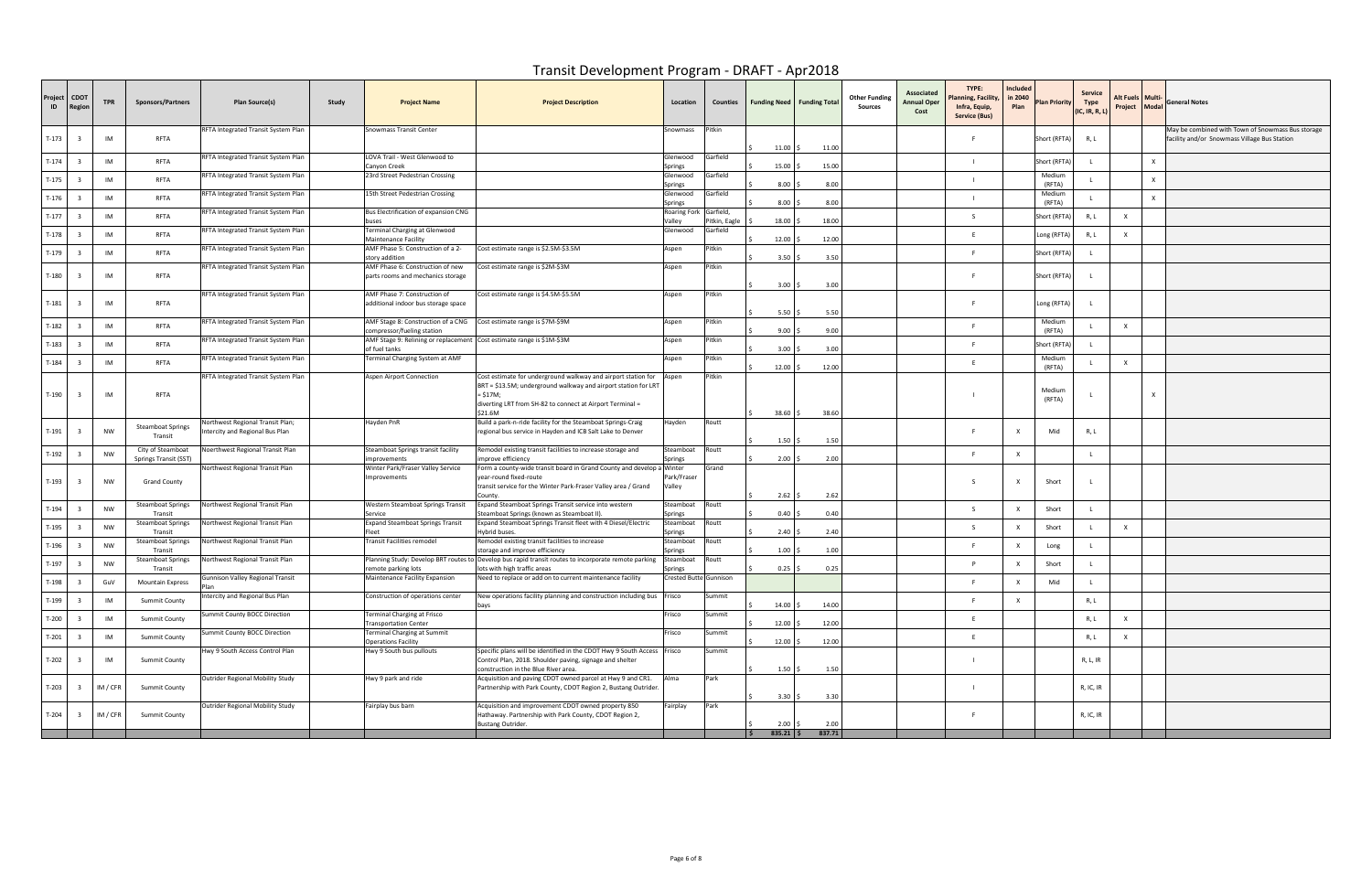| Project<br>$\blacksquare$ | <b>CDOT</b><br>Regioı | <b>TPR</b>               | <b>Sponsors/Partners</b>                                                          | Study<br>Plan Source(s)                                                                | <b>Project Name</b>                                            | <b>Project Description</b>                                                                                                                                                                                                                 | Location                  | Counties                     | <b>Funding Need   Funding Total</b> |       | <b>Other Funding</b><br>Sources                                        | TYPE:<br>Associated<br>Planning, Facility,<br><b>Annual Oper</b><br>Infra, Equip,<br>Cost<br>Service (Bus) | Included<br>in 2040<br>Plan | Plan Priority    | <b>Service</b><br>Type<br>(IC, IR, R, L) | Alt Fuels   Multi- | Project Modal General Notes                                                                                                                                                                                                                                                                                                 |
|---------------------------|-----------------------|--------------------------|-----------------------------------------------------------------------------------|----------------------------------------------------------------------------------------|----------------------------------------------------------------|--------------------------------------------------------------------------------------------------------------------------------------------------------------------------------------------------------------------------------------------|---------------------------|------------------------------|-------------------------------------|-------|------------------------------------------------------------------------|------------------------------------------------------------------------------------------------------------|-----------------------------|------------------|------------------------------------------|--------------------|-----------------------------------------------------------------------------------------------------------------------------------------------------------------------------------------------------------------------------------------------------------------------------------------------------------------------------|
| $T-210$                   | - 4                   | DA                       | CDOT                                                                              | Intercity and Regional Bus Plan                                                        | Carbon Valley (SH52 / I-25) Park-n-<br>Ride                    |                                                                                                                                                                                                                                            |                           | Weld                         | 1.00                                | 2.00  |                                                                        | F.                                                                                                         | X                           | HIGH             | IR, R, L                                 |                    | CDOT contribution to construction of Park-n-Ride in the<br>Carbon Valley; needed for next phase of Bustang                                                                                                                                                                                                                  |
| $T-211$                   | -4                    | DA                       | CDOT                                                                              | North I-25 EIS;<br>Intercity and Regional Bus Plan<br>Northwest Area<br>Mobility Study |                                                                | SH119 / Longmont Expansion Park-n- Park and Rides adjacent north exit and south entrance ramps                                                                                                                                             | SH119                     | Weld                         | 2.00                                | 2.00  |                                                                        | F.                                                                                                         | X                           | #1 (RTD)         | IR, R, L                                 |                    | Needed for next phase of Bustang expansion                                                                                                                                                                                                                                                                                  |
| $T-212$                   | -4                    | DA                       | CDOT                                                                              | Intercity and Regional Bus Plan<br>North I-25 EIS                                      | SH7 / Broomfield/Thornton Park-n-                              | SH7 within I-25 median                                                                                                                                                                                                                     | SH <sub>7</sub>           | Adams                        | $10.00$ \$                          | 10.00 |                                                                        | F.                                                                                                         | X                           |                  | IR, R, L                                 |                    | not yet slated for Bustang stop                                                                                                                                                                                                                                                                                             |
| $T-213$                   |                       | DA                       | RTD                                                                               | Northwest Area<br>Mobility Study                                                       | US 287 Arterial BRT Corridor                                   | SH66 & Main St PnR in Longmont to Broomfield PnR at Transit<br>Way and Uptown Ave Parking Garage (off of Wadsworth Pkwy)                                                                                                                   | Broomfield-<br>ongmont    | Broomfield,<br>Boulder       | 56.40                               | 56.40 |                                                                        | $\blacksquare$                                                                                             |                             | Tier 2           | IR, R, L                                 |                    |                                                                                                                                                                                                                                                                                                                             |
| $T-214$                   |                       | DA                       | RTD                                                                               | Northwest Area<br>Mobility Study                                                       | South Boulder Road Arterial BRT<br>Corridor                    | Boulder Transit Center (using Broadway) and the Boulder<br>Junction (using 28th Street)                                                                                                                                                    | Lafayette-<br>Boulder     | 3oulder                      | $36.60$ \$                          | 36.60 |                                                                        | $\blacksquare$                                                                                             |                             | Tier 2           | IR, R, L                                 |                    |                                                                                                                                                                                                                                                                                                                             |
| $T-215$                   |                       | DA                       | <b>RTD</b>                                                                        | Northwest Area<br>Mobility Study                                                       | SH 42 Arterial BRT Corridor                                    | US287 and Arapahoe to Brooffield PnR at Transit Way and<br>Uptown Ave Parking Garage (off of Wadsworth Pkwy)                                                                                                                               | Broomfield-<br>Louisville | Boulder,<br>Broomfield       | 27.40%                              | 27.40 |                                                                        |                                                                                                            |                             | Tier 2           | IR, R, L                                 |                    |                                                                                                                                                                                                                                                                                                                             |
| $T-216$                   | -4                    | DA                       | <b>RTD</b>                                                                        | Northwest Area<br>Mobility Study                                                       | SH 7 Arterial BRT Corridor                                     | Boulder Transit Center to Baseline Road (SH7) at I-25 and into<br>Brighton                                                                                                                                                                 | Brighton-<br>Boulder      | Boulder,<br>Adams            | 72.30 \$                            | 72.30 |                                                                        |                                                                                                            |                             | Tier 2           | IR, R, L                                 |                    |                                                                                                                                                                                                                                                                                                                             |
| $T-217$                   | -4                    | DA                       | RTD, DRCOG                                                                        | Northwest Area<br>Mobility Study                                                       | SH 119 Arterial BRT Corridor                                   | SH66 & Main St PnR in Longmont to Boulder Transit Center<br>(using Canyon) and Boulder Junction (using 28th Street)                                                                                                                        | Boulder-<br>.ongmont      | Boulder                      | $57.20$ \$                          | 57.20 |                                                                        |                                                                                                            | $\mathsf{x}$                | Tier 1           | IR, R, L                                 |                    |                                                                                                                                                                                                                                                                                                                             |
| $T-218$                   | $\overline{4}$        | EA                       | ECCOG, Elbert County                                                              | Eastern Regional Transit Plan                                                          | and Ride                                                       | Elbert County Shuttle Service and Park   Provide daily shuttle service in Elbert County (Elizabeth/Kiowa)<br>and a park-and-ride. Weekday service; 1 daily round trip. 2,080<br>hours/year.                                                |                           | Elbert                       | 0.65                                | 0.65  |                                                                        | F, S                                                                                                       | X                           | 1-6 Years        | R, L                                     |                    |                                                                                                                                                                                                                                                                                                                             |
| $T-219$                   | $\overline{4}$        | <b>NFR</b>               | CDOT                                                                              | Statewide Transit Plan; Intercity and<br>Regional Bus Plan                             | Harmony Rd. Park-n-Ride Expansion                              | Expansion of existing Harmony Rd. Park-n-Ride at I-25.                                                                                                                                                                                     | Harmony Rd Larimer        |                              | 2.50                                | 2.50  |                                                                        | F.                                                                                                         | X                           | HIGH             | IR, R, L                                 |                    | at 95% capacity already                                                                                                                                                                                                                                                                                                     |
| $T-220$                   |                       | <b>NFR</b>               | CDOT                                                                              | Statewide Transit Plan; Intercity and<br>Regional Bus Plan                             | SH 402 Park-n-Ride Improvements                                | Rehab and expansion of existing Park-n-Ride at SH 402 and I-25.                                                                                                                                                                            |                           | Larimer                      | 2.00                                | 2.00  |                                                                        | E.                                                                                                         | X                           |                  | IR, R, L                                 |                    |                                                                                                                                                                                                                                                                                                                             |
| $T-221$                   | $\overline{4}$        | <b>NFR</b>               | CDOT, Loveland, Greeley                                                           | Intercity and Regional Bus Plan<br>North I-25 EIS                                      |                                                                | Loveland-Kendall Parkway Park-n-Ride Relocation of the US34 Park & Ride north to Kendall Parkway in Kendall Pkwy Larimer<br>conjunction with Bus-Only Slip Ramps                                                                           |                           |                              | 15.00                               |       | 20.00 \$5m SB228                                                       |                                                                                                            | X                           | HIGH             | IR, R, L                                 |                    | McWhinney possibly to own/maintain with permanent<br>easement to CDOT covered ramps; Fiber included, VMS<br>to be determined; Needs long-term commitment for<br>convenient access should capacity needs expand<br>(vertically); High Priority - Bustang stop to replace US34&<br>I-25 park & Ride which is at 100% capacity |
| $T-222$                   | $\overline{4}$        | <b>NFR</b>               | CDOT                                                                              | Intercity and Regional Bus Plan<br>North I-25 EIS                                      | Hwy 56 / Berthoud Park-n-Ride                                  |                                                                                                                                                                                                                                            | Hwy56                     | Weld                         | 10.00                               | 10.00 |                                                                        | - F                                                                                                        | $\mathsf{X}$                | HIGH             | IR, R, L                                 |                    | Needed for next phase of Bustang expansion                                                                                                                                                                                                                                                                                  |
| $T-223$<br>$T-224$        | $\overline{4}$<br>-4  | <b>NFR</b><br><b>NFR</b> | City of Loveland/COLT<br>Transfort                                                | West Elizabeth Enhanced Travel<br>Corridor Plan                                        | <b>COLT North Transfer Station</b><br><b>Foothills Station</b> | for FLEX service<br>Construction of a transfer center on the CSU Foothills Campus to Fort Collins<br>provide more efficient service and facilitiate transfers along a<br>high ridership corridor                                           | oveland                   | Larimer<br>Larimer           | $2.00$ \$<br>$1.50 \pm$             | 2.86  | CSU land; City of<br>2.50 Fort Collins match                           | - F<br>F.                                                                                                  |                             |                  | R, L                                     |                    |                                                                                                                                                                                                                                                                                                                             |
| $T-225$                   | $\overline{4}$        | <b>NFR</b>               | Transfort                                                                         | West Elizabeth Enhanced Travel<br>Corridor Plan                                        | West Elizabeth Corridor BRT                                    | Implement highest-priority, high demand corridor with Bus<br>Rapid Transit service                                                                                                                                                         | ort Collins <sup>:</sup>  | Larimer                      |                                     |       | City of Fort<br>Collins Street<br>Oversizing & Ped                     |                                                                                                            |                             |                  |                                          |                    |                                                                                                                                                                                                                                                                                                                             |
| $T-226$                   | -4                    | <b>NFR</b>               | Transfort                                                                         | Fransfort Strategic Operating Plan                                                     |                                                                | North College High Frequency Service Implement high frequency service and enhanced stops in the                                                                                                                                            | Fort Collins Larimer      |                              | $17.00$ \$                          |       | 20.00 Funds                                                            | S                                                                                                          |                             |                  |                                          |                    |                                                                                                                                                                                                                                                                                                                             |
| $T-227$                   | $\overline{4}$        | <b>NFR</b>               | Transfort                                                                         | Mason Corridor Plan                                                                    | MAX Harmony Station Park-n-Ride                                | North College corridor.<br>Construction of a new 100-200 space Park-n-Ride along the MAX Fort Collins Larimer<br>BRT at Harmony Station.                                                                                                   |                           |                              | 10.00                               | 10.00 | Private funding,                                                       |                                                                                                            |                             |                  |                                          |                    |                                                                                                                                                                                                                                                                                                                             |
| T-228                     | $\overline{4}$        | <b>NFR</b>               | Transfort                                                                         | Mason Corridor Plan                                                                    | MAX Drake Station Park-n-Ride                                  | Construction of a new 250 space Park-n-Ride structure along the Fort Collins Larimer<br>MAX BRT at the Drake Station.                                                                                                                      |                           |                              | 2.50<br>2.75                        |       | 5.00 local TIF as match<br>Private funding,<br>6.25 local TIF as match | F.                                                                                                         |                             |                  |                                          |                    |                                                                                                                                                                                                                                                                                                                             |
| $T-229$                   | $\overline{a}$        | <b>NFR</b>               | Transfort                                                                         | Mason Corridor Plan                                                                    | MAX Horsetooth Park-n-Ride                                     | Construction of a new 200 space Park-n-Ride along the MAX BRT Fort Collins Larimer<br>at the Horsetooth Station.                                                                                                                           |                           |                              | 2.50                                |       | Private funding,<br>5.00 local TIF as match                            |                                                                                                            |                             |                  |                                          |                    |                                                                                                                                                                                                                                                                                                                             |
| $T-230$                   | $\overline{4}$        | <b>NFR</b>               | Transfort                                                                         | Transfort Strategic Operating Plan                                                     | Wellington to Fort Collins Regional<br>Service                 | Essential Bus Service from Wellington to Fort Collins 2 days per<br>week, 5 trips per day                                                                                                                                                  | Fort Collins Larimer      |                              | 0.45                                |       | 0.50 Local match                                                       | S.                                                                                                         |                             |                  |                                          |                    |                                                                                                                                                                                                                                                                                                                             |
| $T-231$                   | $\overline{4}$        | <b>NFR</b>               | Transfort                                                                         | Downtown Plan; Transfort Strategic<br>Operating Plan; Lincoln Corridor Plan            | Downtown Circulator                                            | Route to provide service between Downtown, Lincoln Corridor, Fort Collins<br>and CSU.                                                                                                                                                      |                           | Larimer                      | 0.50                                |       | 0.75 Local match                                                       | S.                                                                                                         |                             |                  |                                          |                    |                                                                                                                                                                                                                                                                                                                             |
| $T-232$                   | $\overline{4}$        | <b>NFR</b>               | Transfort                                                                         | Transfort Strategic Operating Plan                                                     | Berthoud FLEX Park-n-Ride                                      | Provide a Park-n-Ride along US 287 for FLEX regional service                                                                                                                                                                               | Berthoud                  | Larimer                      | 0.45                                |       | 0.50 Local match                                                       | F                                                                                                          |                             |                  |                                          |                    |                                                                                                                                                                                                                                                                                                                             |
| $T-233$                   | $\overline{a}$        | <b>NFR</b>               | <b>BATS</b>                                                                       | Upper Front Range Regional Transit                                                     | <b>Berthoud Bus Facility</b>                                   | Berthoud Area Transit System (BATS)                                                                                                                                                                                                        | Berthoud                  | Larimer                      | 0.40                                | 0.40  |                                                                        | $\mathbf{F}$                                                                                               | X                           | Short            |                                          |                    |                                                                                                                                                                                                                                                                                                                             |
| $T-234$                   | $\overline{4}$        | <b>UFR</b>               | Upper Front Range TPR,<br>NECALG, Town of Estes<br>Park, Via Mobility<br>Services | Upper Front Range Regional Transit<br>Plan                                             | <b>Expand NECALG Service</b>                                   | Expand service levels and infrastructure for Northeastern<br>Colorado Association of Local Governments (NECALG), the Town<br>of Estes Park, and Via Mobility Services within their respective<br>service areas, as funds become available. |                           | Weld,<br>Larimer,<br>Boulder | 0.25                                | 0.25  |                                                                        | - S                                                                                                        | $\mathsf{X}$                | Present-<br>2030 | IC, R, L                                 |                    |                                                                                                                                                                                                                                                                                                                             |
| $T-235$                   | $\overline{4}$        | DA                       | RTD, DRCOG                                                                        | Northwest Area<br>Mobility Study                                                       | 120th Avenue BRT Corridor                                      | Broomfield PnR at Transit Wawy and Uptown Ave Parking<br>Garage (off of Wadsworth Pkwy) to Adams County government<br>Center (ADCOGC)                                                                                                      | Denver<br>Metro           | Boulder,<br>Adams            | 31.80                               | 31.80 |                                                                        |                                                                                                            |                             | Tier 2           | IR, R, L                                 |                    |                                                                                                                                                                                                                                                                                                                             |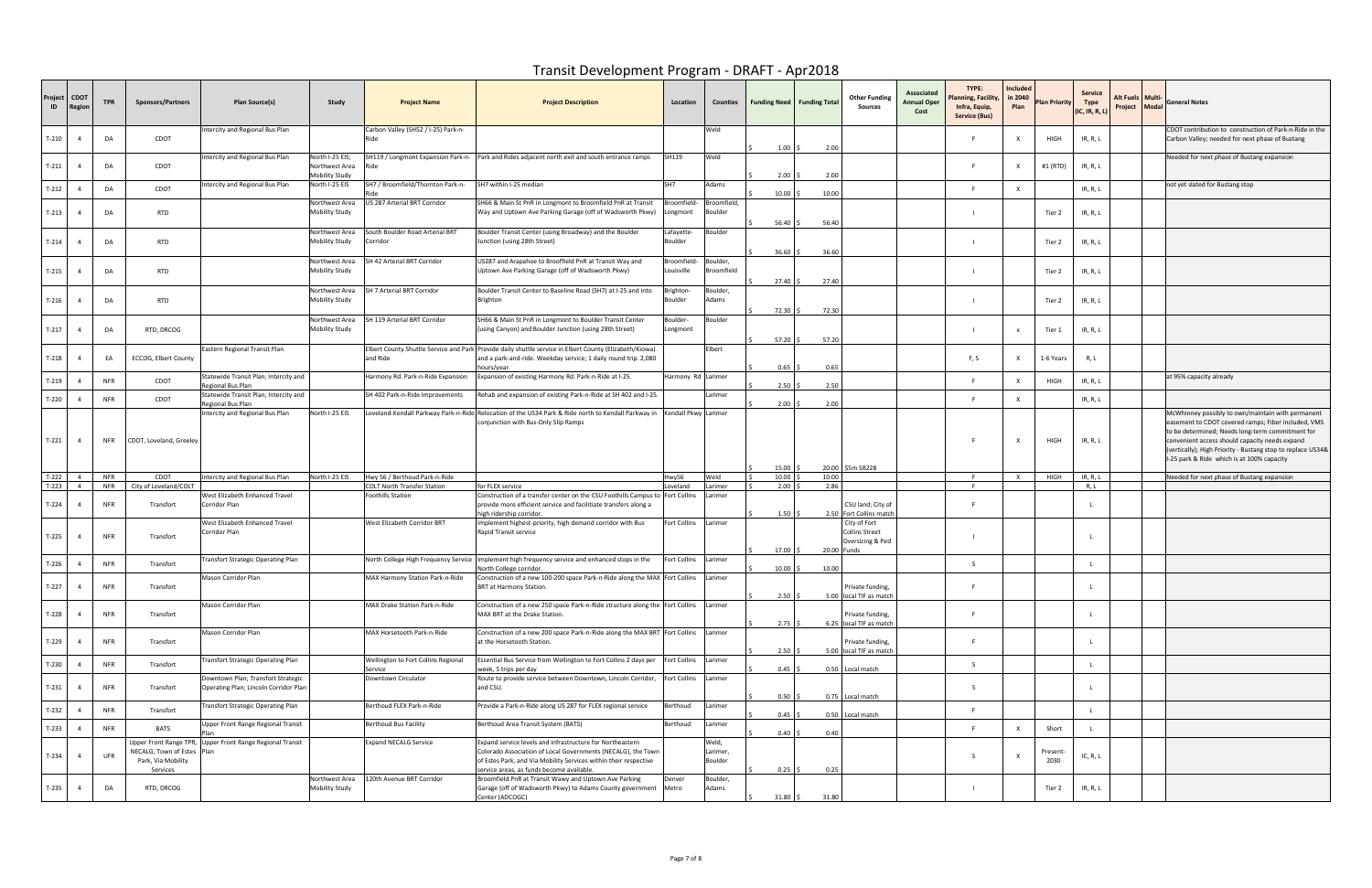| 2016 GET Strategic Plan<br>GET Fleet Alternative Fuel Conversion<br>Greeley<br>Weld<br>T-236<br><b>NFR</b><br>GET<br>$\mathsf{x}$<br>$\overline{4}$<br>2.00<br>2.00<br>2016 GET Strategic Plan<br>Loveland to Greeley Service<br>Regional Service From Loveland to Greeley 6 days/week, 16<br>Loveland-<br>Larimer,<br>T-237<br><b>NFR</b><br>GET<br>$\overline{4}$<br>$\varsigma$<br>Long<br>R, L<br>Greeley<br>Weld<br>trips/day<br>2016 GET Strategic Plan<br>Regional Service From Fort Collins to Windsor to Greeley, 5<br>Fort Collins-<br>Fort Collins to Greeley Service<br>Larimer,<br>T-238<br><b>NFR</b><br>GET<br>-S<br>Long<br>R, L<br>Weld<br>days/week, 16 trips/day<br>Greeley<br>386.86<br>$367.15$ \$<br>Nucla/Naturita PnR<br>Construct a PnR in Nucla/Naturita area<br>Nucla/Naturit Montrose<br>Gunnison Valley Regional Transit<br>T-260<br><b>GV TPR</b><br>GuV<br>Short<br>R, L<br>iunnison Valley Regional Transit<br>Telluride - Bus Stop and PnR<br>Need more and safer bus pullouts and park and rides<br>Telluride<br>San Miguel<br>$T-261$<br>Town of Telluride<br>Short<br>R, L<br>GuV<br>Improvements<br>Telluride<br>Gunnison Valley Regional Transit<br>Telluride - Facility expansion and<br>San Miguel<br>Remodel and expand facilities<br>T-262<br>Town of Telluride<br>GuV<br>Short<br>R, L<br>0.50<br>0.50<br>remodel<br>Gunnison Valley Regional Transit<br>Mtn Village - Gondola parking and<br>Mtn Village<br>Town of Mountain<br>Add gondola parking and maintenance facility<br>San Miguel<br>T-263<br>GuV<br>Short<br>1.00<br>1.00<br>Village<br>maintenance facility<br>Chaffee<br>San Luis Valley Regional Transit Plan<br>Buena Vista - park and ride and intermodal facility<br>Buena Vista - park and ride and<br>Buena Vista<br>SLV<br>T-264<br>CDOT<br>- 5<br>Intercity and Regional Bus Plan<br>intermodal facility<br>$0.50$ \$<br>0.50<br>Salida<br>Chaffee<br>San Luis Valley Regional Transit Plan<br>Salida - park and ride and storage<br>Salida - park and ride and storage facility<br>T-265<br>SLV<br>- 5<br><b>SLV TPR</b><br>Intercity and Regional Bus Plan<br>facility<br>2.00<br>2.00<br>Alamosa - Establish park and ride at<br>Establish park and ride at Loaf-n-Jug site<br>Alamosa<br>Alamosa<br>San Luis Valley Regional Transit Plan;<br>T-266<br>SLV<br><b>SLV TPR</b><br>Loaf-n-Jug site<br>Intercity and Regional Bus Plan<br>E.<br>X<br>0.50<br>0.50<br>Costilla<br>Blanca PnR<br>Blanca<br>San Luis Valley Regional Transit Plan<br>Establish park and ride and Intermodal Facility in Blanca<br>T-267<br>SLV<br><b>SLV TPR</b><br>- 5<br>Short<br>R, L<br>2.00<br>2.00<br>Fort Garland PnR<br>Fort Garland<br>Costilla<br>San Luis Valley Regional Transit Plan<br>Establish park and ride in Fort Garland<br>$T-268$<br>SLV<br><b>SLV TPR</b><br>Short<br>- 5<br>E.<br>0.50<br>0.50<br>San Luis Valley Regional Transit Plan<br>Conejos PnR<br>Establish park and ride, bus pull-out in Conejos<br>Conejos<br>Conejos<br>T-269<br>SLV<br>- 5<br><b>SLV TPR</b><br>Short<br>0.50<br>0.50<br>San Luis Valley Regional Transit Plan<br>Del Norte PnR and Bus Pullout<br>Establish park and ride, bus pull-out in Del Norte<br>Del Norte<br>Rio Grande<br>$T-270$<br>SLV<br>- 5<br><b>SLV TPR</b><br>F, I<br>Short<br>0.50<br>0.50<br>Monte Vista PnR and Bus Pullout<br>Monte Vista<br>Rio Grande<br>San Luis Valley Regional Transit Plan<br>Establish park and ride, bus pull-out in Monte Vista<br>$T-271$<br>SLV<br><b>SLV TPR</b><br>F, I<br>Short<br>0.50<br>0.50<br>San Luis Valley Regional Transit Plan<br>TPR-wide<br>Alamosa Demand-Response Service<br>Develop a demand response service available to the general<br>Alamosa<br>T-272<br>SLV<br>TPR<br>4-6 Years<br>- 5<br>S.<br>public focused on Alamosa with<br>0.38<br>connections to adjacent counties.<br>0.38<br>Archuleta<br>Southwest Regional Transit Plan;<br>Pagosa Springs Transportation Center   Build a Transportation Center in Pagosa Springs<br>Pagosa<br>T-273<br>SW<br>Short<br>- 5<br>Archuleta County<br>E.<br>Intercity and Regional Bus Plan<br>Springs<br>SUCAP Bus Barn<br>Southwest Regional Transit Plan;<br>Build Bus Barn to shelter Bustang/Outrider and other buses<br>Durango<br>La Plata<br>Southern Ute Community<br>$T-274$<br>SW<br>$-5$<br>F.<br>Intercity and Regional Bus Plan<br>Short<br>X<br>Action Programs, CDOT<br>0.50<br>0.50<br>$T-275$<br>SW<br>Dolores Bus/Vehicle Shelter<br>Short<br>Southwest Regional Transit Plan<br>Build bus/vehicle shelter<br>Dolores<br>Montezuma<br>$\mathsf{X}$<br>- 5<br>Dolores<br>- F<br>Montezuma<br>Dolores County Senior Southwest Regional Transit Plan<br>Dolores Central bus/dispatch center<br>Central bus shelter with dispatch office<br>Dolores<br>T-276<br>SW<br>Short<br>0.25<br>0.25<br>Services<br>Southwest Regional Transit Plan<br>Archuleta Co PnR<br>Establish park and ride utilizing existing parking infrastructure<br>Archuleta<br>Short<br>$T-277$<br>SW<br>Archuleta County<br>(priority)<br>where possible<br>Cortez PnR<br>Establish park and ride utilizing existing parking infrastructure<br>Cortez<br>Montezuma<br>Short<br>Southwest Regional Transit Plan;<br>T-278<br>SW<br>- 5<br>Cortez<br>Intercity and Regional Bus Plan<br>(priority)<br>where possible<br>Dolores PnR<br>Southwest Regional Transit Plan<br>Establish park and ride utilizing existing parking infrastructure<br>Dolores<br>Montezuma<br>T-279<br>SW<br>Short<br>Dolores<br>where possible<br>Bayfield PnR<br>Southwest Regional Transit Plan<br>Establish park and ride utilizing existing parking infrastructure<br>Bayfield<br>La Plata<br>$T-280$<br>SW<br>5 <sup>5</sup><br>Bayfield<br>E.<br>$\times$<br>Short<br>where possible<br>Multi Modal Transportation Master<br>La Plata<br>Southwest Regional Transit Plan<br>Implement connectivity projects in the<br>Durango<br>Multi Modal Transportation Master Plan<br>Plan connectivity projects<br>T-281<br>SW<br>5<br>City of Durango<br>Long<br>$\boldsymbol{\mathsf{x}}$<br>(connecting transit, bicycle, pedestrian<br>facilities)<br>15.00%<br>15.00<br>Montezuma Senior<br>Southwest Regional Transit Plan<br>Montezuma Maintenance Facility<br>Montezuma<br>$T-282$<br>SW<br>F.<br>$\mathbf{x}$<br>- 5<br>Long<br>1.00<br>1.00<br>Services<br>$25.63$ \$<br>25.63<br>l S<br>$5,052.04$ \$ $5,155.97$ | Project<br>ID | срот<br><b>legior</b> | <b>TPR</b> | <b>Sponsors/Partners</b> | Plan Source(s) | Study | <b>Project Name</b> | <b>Project Description</b> | Location | Counties   Funding Need   Funding Total | <b>Other Funding</b><br>Sources | Associated<br><b>Annual Oper</b><br>Cost | TYPE:<br>lanning, Facility<br>Infra, Equip,<br>Service (Bus) | Included<br>in 2040<br>Plan | Plan Priority | <b>Service</b><br>Type<br>(IC, IR, R, L) | Alt Fuels   Multi· | Project Modal | <b>General Notes</b> |
|---------------------------------------------------------------------------------------------------------------------------------------------------------------------------------------------------------------------------------------------------------------------------------------------------------------------------------------------------------------------------------------------------------------------------------------------------------------------------------------------------------------------------------------------------------------------------------------------------------------------------------------------------------------------------------------------------------------------------------------------------------------------------------------------------------------------------------------------------------------------------------------------------------------------------------------------------------------------------------------------------------------------------------------------------------------------------------------------------------------------------------------------------------------------------------------------------------------------------------------------------------------------------------------------------------------------------------------------------------------------------------------------------------------------------------------------------------------------------------------------------------------------------------------------------------------------------------------------------------------------------------------------------------------------------------------------------------------------------------------------------------------------------------------------------------------------------------------------------------------------------------------------------------------------------------------------------------------------------------------------------------------------------------------------------------------------------------------------------------------------------------------------------------------------------------------------------------------------------------------------------------------------------------------------------------------------------------------------------------------------------------------------------------------------------------------------------------------------------------------------------------------------------------------------------------------------------------------------------------------------------------------------------------------------------------------------------------------------------------------------------------------------------------------------------------------------------------------------------------------------------------------------------------------------------------------------------------------------------------------------------------------------------------------------------------------------------------------------------------------------------------------------------------------------------------------------------------------------------------------------------------------------------------------------------------------------------------------------------------------------------------------------------------------------------------------------------------------------------------------------------------------------------------------------------------------------------------------------------------------------------------------------------------------------------------------------------------------------------------------------------------------------------------------------------------------------------------------------------------------------------------------------------------------------------------------------------------------------------------------------------------------------------------------------------------------------------------------------------------------------------------------------------------------------------------------------------------------------------------------------------------------------------------------------------------------------------------------------------------------------------------------------------------------------------------------------------------------------------------------------------------------------------------------------------------------------------------------------------------------------------------------------------------------------------------------------------------------------------------------------------------------------------------------------------------------------------------------------------------------------------------------------------------------------------------------------------------------------------------------------------------------------------------------------------------------------------------------------------------------------------------------------------------------------------------------------------------------------------------------------------------------------------------------------------------------------------------------------------------------------------------------------------------------------------------------------------------------------------------------------------------------------------------------------------------------------------------------------------------------------------------------------------------------------------------------------------------------------------------------------------------------------------------------------------------------------------------------------------------------------------------------------------------------------------------------------------------------------------------------------------------------------------------------------------------------------------------------------------------------------------------------------------------------------------------------------------------------------------------------------------------------------------------------------------------------------------------------------------------------------------------------------------------|---------------|-----------------------|------------|--------------------------|----------------|-------|---------------------|----------------------------|----------|-----------------------------------------|---------------------------------|------------------------------------------|--------------------------------------------------------------|-----------------------------|---------------|------------------------------------------|--------------------|---------------|----------------------|
|                                                                                                                                                                                                                                                                                                                                                                                                                                                                                                                                                                                                                                                                                                                                                                                                                                                                                                                                                                                                                                                                                                                                                                                                                                                                                                                                                                                                                                                                                                                                                                                                                                                                                                                                                                                                                                                                                                                                                                                                                                                                                                                                                                                                                                                                                                                                                                                                                                                                                                                                                                                                                                                                                                                                                                                                                                                                                                                                                                                                                                                                                                                                                                                                                                                                                                                                                                                                                                                                                                                                                                                                                                                                                                                                                                                                                                                                                                                                                                                                                                                                                                                                                                                                                                                                                                                                                                                                                                                                                                                                                                                                                                                                                                                                                                                                                                                                                                                                                                                                                                                                                                                                                                                                                                                                                                                                                                                                                                                                                                                                                                                                                                                                                                                                                                                                                                                                                                                                                                                                                                                                                                                                                                                                                                                                                                                                                                                                         |               |                       |            |                          |                |       |                     |                            |          |                                         |                                 |                                          |                                                              |                             |               |                                          |                    |               |                      |
|                                                                                                                                                                                                                                                                                                                                                                                                                                                                                                                                                                                                                                                                                                                                                                                                                                                                                                                                                                                                                                                                                                                                                                                                                                                                                                                                                                                                                                                                                                                                                                                                                                                                                                                                                                                                                                                                                                                                                                                                                                                                                                                                                                                                                                                                                                                                                                                                                                                                                                                                                                                                                                                                                                                                                                                                                                                                                                                                                                                                                                                                                                                                                                                                                                                                                                                                                                                                                                                                                                                                                                                                                                                                                                                                                                                                                                                                                                                                                                                                                                                                                                                                                                                                                                                                                                                                                                                                                                                                                                                                                                                                                                                                                                                                                                                                                                                                                                                                                                                                                                                                                                                                                                                                                                                                                                                                                                                                                                                                                                                                                                                                                                                                                                                                                                                                                                                                                                                                                                                                                                                                                                                                                                                                                                                                                                                                                                                                         |               |                       |            |                          |                |       |                     |                            |          |                                         |                                 |                                          |                                                              |                             |               |                                          |                    |               |                      |
|                                                                                                                                                                                                                                                                                                                                                                                                                                                                                                                                                                                                                                                                                                                                                                                                                                                                                                                                                                                                                                                                                                                                                                                                                                                                                                                                                                                                                                                                                                                                                                                                                                                                                                                                                                                                                                                                                                                                                                                                                                                                                                                                                                                                                                                                                                                                                                                                                                                                                                                                                                                                                                                                                                                                                                                                                                                                                                                                                                                                                                                                                                                                                                                                                                                                                                                                                                                                                                                                                                                                                                                                                                                                                                                                                                                                                                                                                                                                                                                                                                                                                                                                                                                                                                                                                                                                                                                                                                                                                                                                                                                                                                                                                                                                                                                                                                                                                                                                                                                                                                                                                                                                                                                                                                                                                                                                                                                                                                                                                                                                                                                                                                                                                                                                                                                                                                                                                                                                                                                                                                                                                                                                                                                                                                                                                                                                                                                                         |               |                       |            |                          |                |       |                     |                            |          |                                         |                                 |                                          |                                                              |                             |               |                                          |                    |               |                      |
|                                                                                                                                                                                                                                                                                                                                                                                                                                                                                                                                                                                                                                                                                                                                                                                                                                                                                                                                                                                                                                                                                                                                                                                                                                                                                                                                                                                                                                                                                                                                                                                                                                                                                                                                                                                                                                                                                                                                                                                                                                                                                                                                                                                                                                                                                                                                                                                                                                                                                                                                                                                                                                                                                                                                                                                                                                                                                                                                                                                                                                                                                                                                                                                                                                                                                                                                                                                                                                                                                                                                                                                                                                                                                                                                                                                                                                                                                                                                                                                                                                                                                                                                                                                                                                                                                                                                                                                                                                                                                                                                                                                                                                                                                                                                                                                                                                                                                                                                                                                                                                                                                                                                                                                                                                                                                                                                                                                                                                                                                                                                                                                                                                                                                                                                                                                                                                                                                                                                                                                                                                                                                                                                                                                                                                                                                                                                                                                                         |               |                       |            |                          |                |       |                     |                            |          |                                         |                                 |                                          |                                                              |                             |               |                                          |                    |               |                      |
|                                                                                                                                                                                                                                                                                                                                                                                                                                                                                                                                                                                                                                                                                                                                                                                                                                                                                                                                                                                                                                                                                                                                                                                                                                                                                                                                                                                                                                                                                                                                                                                                                                                                                                                                                                                                                                                                                                                                                                                                                                                                                                                                                                                                                                                                                                                                                                                                                                                                                                                                                                                                                                                                                                                                                                                                                                                                                                                                                                                                                                                                                                                                                                                                                                                                                                                                                                                                                                                                                                                                                                                                                                                                                                                                                                                                                                                                                                                                                                                                                                                                                                                                                                                                                                                                                                                                                                                                                                                                                                                                                                                                                                                                                                                                                                                                                                                                                                                                                                                                                                                                                                                                                                                                                                                                                                                                                                                                                                                                                                                                                                                                                                                                                                                                                                                                                                                                                                                                                                                                                                                                                                                                                                                                                                                                                                                                                                                                         |               |                       |            |                          |                |       |                     |                            |          |                                         |                                 |                                          |                                                              |                             |               |                                          |                    |               |                      |
|                                                                                                                                                                                                                                                                                                                                                                                                                                                                                                                                                                                                                                                                                                                                                                                                                                                                                                                                                                                                                                                                                                                                                                                                                                                                                                                                                                                                                                                                                                                                                                                                                                                                                                                                                                                                                                                                                                                                                                                                                                                                                                                                                                                                                                                                                                                                                                                                                                                                                                                                                                                                                                                                                                                                                                                                                                                                                                                                                                                                                                                                                                                                                                                                                                                                                                                                                                                                                                                                                                                                                                                                                                                                                                                                                                                                                                                                                                                                                                                                                                                                                                                                                                                                                                                                                                                                                                                                                                                                                                                                                                                                                                                                                                                                                                                                                                                                                                                                                                                                                                                                                                                                                                                                                                                                                                                                                                                                                                                                                                                                                                                                                                                                                                                                                                                                                                                                                                                                                                                                                                                                                                                                                                                                                                                                                                                                                                                                         |               |                       |            |                          |                |       |                     |                            |          |                                         |                                 |                                          |                                                              |                             |               |                                          |                    |               |                      |
|                                                                                                                                                                                                                                                                                                                                                                                                                                                                                                                                                                                                                                                                                                                                                                                                                                                                                                                                                                                                                                                                                                                                                                                                                                                                                                                                                                                                                                                                                                                                                                                                                                                                                                                                                                                                                                                                                                                                                                                                                                                                                                                                                                                                                                                                                                                                                                                                                                                                                                                                                                                                                                                                                                                                                                                                                                                                                                                                                                                                                                                                                                                                                                                                                                                                                                                                                                                                                                                                                                                                                                                                                                                                                                                                                                                                                                                                                                                                                                                                                                                                                                                                                                                                                                                                                                                                                                                                                                                                                                                                                                                                                                                                                                                                                                                                                                                                                                                                                                                                                                                                                                                                                                                                                                                                                                                                                                                                                                                                                                                                                                                                                                                                                                                                                                                                                                                                                                                                                                                                                                                                                                                                                                                                                                                                                                                                                                                                         |               |                       |            |                          |                |       |                     |                            |          |                                         |                                 |                                          |                                                              |                             |               |                                          |                    |               |                      |
|                                                                                                                                                                                                                                                                                                                                                                                                                                                                                                                                                                                                                                                                                                                                                                                                                                                                                                                                                                                                                                                                                                                                                                                                                                                                                                                                                                                                                                                                                                                                                                                                                                                                                                                                                                                                                                                                                                                                                                                                                                                                                                                                                                                                                                                                                                                                                                                                                                                                                                                                                                                                                                                                                                                                                                                                                                                                                                                                                                                                                                                                                                                                                                                                                                                                                                                                                                                                                                                                                                                                                                                                                                                                                                                                                                                                                                                                                                                                                                                                                                                                                                                                                                                                                                                                                                                                                                                                                                                                                                                                                                                                                                                                                                                                                                                                                                                                                                                                                                                                                                                                                                                                                                                                                                                                                                                                                                                                                                                                                                                                                                                                                                                                                                                                                                                                                                                                                                                                                                                                                                                                                                                                                                                                                                                                                                                                                                                                         |               |                       |            |                          |                |       |                     |                            |          |                                         |                                 |                                          |                                                              |                             |               |                                          |                    |               |                      |
|                                                                                                                                                                                                                                                                                                                                                                                                                                                                                                                                                                                                                                                                                                                                                                                                                                                                                                                                                                                                                                                                                                                                                                                                                                                                                                                                                                                                                                                                                                                                                                                                                                                                                                                                                                                                                                                                                                                                                                                                                                                                                                                                                                                                                                                                                                                                                                                                                                                                                                                                                                                                                                                                                                                                                                                                                                                                                                                                                                                                                                                                                                                                                                                                                                                                                                                                                                                                                                                                                                                                                                                                                                                                                                                                                                                                                                                                                                                                                                                                                                                                                                                                                                                                                                                                                                                                                                                                                                                                                                                                                                                                                                                                                                                                                                                                                                                                                                                                                                                                                                                                                                                                                                                                                                                                                                                                                                                                                                                                                                                                                                                                                                                                                                                                                                                                                                                                                                                                                                                                                                                                                                                                                                                                                                                                                                                                                                                                         |               |                       |            |                          |                |       |                     |                            |          |                                         |                                 |                                          |                                                              |                             |               |                                          |                    |               |                      |
|                                                                                                                                                                                                                                                                                                                                                                                                                                                                                                                                                                                                                                                                                                                                                                                                                                                                                                                                                                                                                                                                                                                                                                                                                                                                                                                                                                                                                                                                                                                                                                                                                                                                                                                                                                                                                                                                                                                                                                                                                                                                                                                                                                                                                                                                                                                                                                                                                                                                                                                                                                                                                                                                                                                                                                                                                                                                                                                                                                                                                                                                                                                                                                                                                                                                                                                                                                                                                                                                                                                                                                                                                                                                                                                                                                                                                                                                                                                                                                                                                                                                                                                                                                                                                                                                                                                                                                                                                                                                                                                                                                                                                                                                                                                                                                                                                                                                                                                                                                                                                                                                                                                                                                                                                                                                                                                                                                                                                                                                                                                                                                                                                                                                                                                                                                                                                                                                                                                                                                                                                                                                                                                                                                                                                                                                                                                                                                                                         |               |                       |            |                          |                |       |                     |                            |          |                                         |                                 |                                          |                                                              |                             |               |                                          |                    |               |                      |
|                                                                                                                                                                                                                                                                                                                                                                                                                                                                                                                                                                                                                                                                                                                                                                                                                                                                                                                                                                                                                                                                                                                                                                                                                                                                                                                                                                                                                                                                                                                                                                                                                                                                                                                                                                                                                                                                                                                                                                                                                                                                                                                                                                                                                                                                                                                                                                                                                                                                                                                                                                                                                                                                                                                                                                                                                                                                                                                                                                                                                                                                                                                                                                                                                                                                                                                                                                                                                                                                                                                                                                                                                                                                                                                                                                                                                                                                                                                                                                                                                                                                                                                                                                                                                                                                                                                                                                                                                                                                                                                                                                                                                                                                                                                                                                                                                                                                                                                                                                                                                                                                                                                                                                                                                                                                                                                                                                                                                                                                                                                                                                                                                                                                                                                                                                                                                                                                                                                                                                                                                                                                                                                                                                                                                                                                                                                                                                                                         |               |                       |            |                          |                |       |                     |                            |          |                                         |                                 |                                          |                                                              |                             |               |                                          |                    |               |                      |
|                                                                                                                                                                                                                                                                                                                                                                                                                                                                                                                                                                                                                                                                                                                                                                                                                                                                                                                                                                                                                                                                                                                                                                                                                                                                                                                                                                                                                                                                                                                                                                                                                                                                                                                                                                                                                                                                                                                                                                                                                                                                                                                                                                                                                                                                                                                                                                                                                                                                                                                                                                                                                                                                                                                                                                                                                                                                                                                                                                                                                                                                                                                                                                                                                                                                                                                                                                                                                                                                                                                                                                                                                                                                                                                                                                                                                                                                                                                                                                                                                                                                                                                                                                                                                                                                                                                                                                                                                                                                                                                                                                                                                                                                                                                                                                                                                                                                                                                                                                                                                                                                                                                                                                                                                                                                                                                                                                                                                                                                                                                                                                                                                                                                                                                                                                                                                                                                                                                                                                                                                                                                                                                                                                                                                                                                                                                                                                                                         |               |                       |            |                          |                |       |                     |                            |          |                                         |                                 |                                          |                                                              |                             |               |                                          |                    |               |                      |
|                                                                                                                                                                                                                                                                                                                                                                                                                                                                                                                                                                                                                                                                                                                                                                                                                                                                                                                                                                                                                                                                                                                                                                                                                                                                                                                                                                                                                                                                                                                                                                                                                                                                                                                                                                                                                                                                                                                                                                                                                                                                                                                                                                                                                                                                                                                                                                                                                                                                                                                                                                                                                                                                                                                                                                                                                                                                                                                                                                                                                                                                                                                                                                                                                                                                                                                                                                                                                                                                                                                                                                                                                                                                                                                                                                                                                                                                                                                                                                                                                                                                                                                                                                                                                                                                                                                                                                                                                                                                                                                                                                                                                                                                                                                                                                                                                                                                                                                                                                                                                                                                                                                                                                                                                                                                                                                                                                                                                                                                                                                                                                                                                                                                                                                                                                                                                                                                                                                                                                                                                                                                                                                                                                                                                                                                                                                                                                                                         |               |                       |            |                          |                |       |                     |                            |          |                                         |                                 |                                          |                                                              |                             |               |                                          |                    |               |                      |
|                                                                                                                                                                                                                                                                                                                                                                                                                                                                                                                                                                                                                                                                                                                                                                                                                                                                                                                                                                                                                                                                                                                                                                                                                                                                                                                                                                                                                                                                                                                                                                                                                                                                                                                                                                                                                                                                                                                                                                                                                                                                                                                                                                                                                                                                                                                                                                                                                                                                                                                                                                                                                                                                                                                                                                                                                                                                                                                                                                                                                                                                                                                                                                                                                                                                                                                                                                                                                                                                                                                                                                                                                                                                                                                                                                                                                                                                                                                                                                                                                                                                                                                                                                                                                                                                                                                                                                                                                                                                                                                                                                                                                                                                                                                                                                                                                                                                                                                                                                                                                                                                                                                                                                                                                                                                                                                                                                                                                                                                                                                                                                                                                                                                                                                                                                                                                                                                                                                                                                                                                                                                                                                                                                                                                                                                                                                                                                                                         |               |                       |            |                          |                |       |                     |                            |          |                                         |                                 |                                          |                                                              |                             |               |                                          |                    |               |                      |
|                                                                                                                                                                                                                                                                                                                                                                                                                                                                                                                                                                                                                                                                                                                                                                                                                                                                                                                                                                                                                                                                                                                                                                                                                                                                                                                                                                                                                                                                                                                                                                                                                                                                                                                                                                                                                                                                                                                                                                                                                                                                                                                                                                                                                                                                                                                                                                                                                                                                                                                                                                                                                                                                                                                                                                                                                                                                                                                                                                                                                                                                                                                                                                                                                                                                                                                                                                                                                                                                                                                                                                                                                                                                                                                                                                                                                                                                                                                                                                                                                                                                                                                                                                                                                                                                                                                                                                                                                                                                                                                                                                                                                                                                                                                                                                                                                                                                                                                                                                                                                                                                                                                                                                                                                                                                                                                                                                                                                                                                                                                                                                                                                                                                                                                                                                                                                                                                                                                                                                                                                                                                                                                                                                                                                                                                                                                                                                                                         |               |                       |            |                          |                |       |                     |                            |          |                                         |                                 |                                          |                                                              |                             |               |                                          |                    |               |                      |
|                                                                                                                                                                                                                                                                                                                                                                                                                                                                                                                                                                                                                                                                                                                                                                                                                                                                                                                                                                                                                                                                                                                                                                                                                                                                                                                                                                                                                                                                                                                                                                                                                                                                                                                                                                                                                                                                                                                                                                                                                                                                                                                                                                                                                                                                                                                                                                                                                                                                                                                                                                                                                                                                                                                                                                                                                                                                                                                                                                                                                                                                                                                                                                                                                                                                                                                                                                                                                                                                                                                                                                                                                                                                                                                                                                                                                                                                                                                                                                                                                                                                                                                                                                                                                                                                                                                                                                                                                                                                                                                                                                                                                                                                                                                                                                                                                                                                                                                                                                                                                                                                                                                                                                                                                                                                                                                                                                                                                                                                                                                                                                                                                                                                                                                                                                                                                                                                                                                                                                                                                                                                                                                                                                                                                                                                                                                                                                                                         |               |                       |            |                          |                |       |                     |                            |          |                                         |                                 |                                          |                                                              |                             |               |                                          |                    |               |                      |
|                                                                                                                                                                                                                                                                                                                                                                                                                                                                                                                                                                                                                                                                                                                                                                                                                                                                                                                                                                                                                                                                                                                                                                                                                                                                                                                                                                                                                                                                                                                                                                                                                                                                                                                                                                                                                                                                                                                                                                                                                                                                                                                                                                                                                                                                                                                                                                                                                                                                                                                                                                                                                                                                                                                                                                                                                                                                                                                                                                                                                                                                                                                                                                                                                                                                                                                                                                                                                                                                                                                                                                                                                                                                                                                                                                                                                                                                                                                                                                                                                                                                                                                                                                                                                                                                                                                                                                                                                                                                                                                                                                                                                                                                                                                                                                                                                                                                                                                                                                                                                                                                                                                                                                                                                                                                                                                                                                                                                                                                                                                                                                                                                                                                                                                                                                                                                                                                                                                                                                                                                                                                                                                                                                                                                                                                                                                                                                                                         |               |                       |            |                          |                |       |                     |                            |          |                                         |                                 |                                          |                                                              |                             |               |                                          |                    |               |                      |
|                                                                                                                                                                                                                                                                                                                                                                                                                                                                                                                                                                                                                                                                                                                                                                                                                                                                                                                                                                                                                                                                                                                                                                                                                                                                                                                                                                                                                                                                                                                                                                                                                                                                                                                                                                                                                                                                                                                                                                                                                                                                                                                                                                                                                                                                                                                                                                                                                                                                                                                                                                                                                                                                                                                                                                                                                                                                                                                                                                                                                                                                                                                                                                                                                                                                                                                                                                                                                                                                                                                                                                                                                                                                                                                                                                                                                                                                                                                                                                                                                                                                                                                                                                                                                                                                                                                                                                                                                                                                                                                                                                                                                                                                                                                                                                                                                                                                                                                                                                                                                                                                                                                                                                                                                                                                                                                                                                                                                                                                                                                                                                                                                                                                                                                                                                                                                                                                                                                                                                                                                                                                                                                                                                                                                                                                                                                                                                                                         |               |                       |            |                          |                |       |                     |                            |          |                                         |                                 |                                          |                                                              |                             |               |                                          |                    |               |                      |
|                                                                                                                                                                                                                                                                                                                                                                                                                                                                                                                                                                                                                                                                                                                                                                                                                                                                                                                                                                                                                                                                                                                                                                                                                                                                                                                                                                                                                                                                                                                                                                                                                                                                                                                                                                                                                                                                                                                                                                                                                                                                                                                                                                                                                                                                                                                                                                                                                                                                                                                                                                                                                                                                                                                                                                                                                                                                                                                                                                                                                                                                                                                                                                                                                                                                                                                                                                                                                                                                                                                                                                                                                                                                                                                                                                                                                                                                                                                                                                                                                                                                                                                                                                                                                                                                                                                                                                                                                                                                                                                                                                                                                                                                                                                                                                                                                                                                                                                                                                                                                                                                                                                                                                                                                                                                                                                                                                                                                                                                                                                                                                                                                                                                                                                                                                                                                                                                                                                                                                                                                                                                                                                                                                                                                                                                                                                                                                                                         |               |                       |            |                          |                |       |                     |                            |          |                                         |                                 |                                          |                                                              |                             |               |                                          |                    |               |                      |
|                                                                                                                                                                                                                                                                                                                                                                                                                                                                                                                                                                                                                                                                                                                                                                                                                                                                                                                                                                                                                                                                                                                                                                                                                                                                                                                                                                                                                                                                                                                                                                                                                                                                                                                                                                                                                                                                                                                                                                                                                                                                                                                                                                                                                                                                                                                                                                                                                                                                                                                                                                                                                                                                                                                                                                                                                                                                                                                                                                                                                                                                                                                                                                                                                                                                                                                                                                                                                                                                                                                                                                                                                                                                                                                                                                                                                                                                                                                                                                                                                                                                                                                                                                                                                                                                                                                                                                                                                                                                                                                                                                                                                                                                                                                                                                                                                                                                                                                                                                                                                                                                                                                                                                                                                                                                                                                                                                                                                                                                                                                                                                                                                                                                                                                                                                                                                                                                                                                                                                                                                                                                                                                                                                                                                                                                                                                                                                                                         |               |                       |            |                          |                |       |                     |                            |          |                                         |                                 |                                          |                                                              |                             |               |                                          |                    |               |                      |
|                                                                                                                                                                                                                                                                                                                                                                                                                                                                                                                                                                                                                                                                                                                                                                                                                                                                                                                                                                                                                                                                                                                                                                                                                                                                                                                                                                                                                                                                                                                                                                                                                                                                                                                                                                                                                                                                                                                                                                                                                                                                                                                                                                                                                                                                                                                                                                                                                                                                                                                                                                                                                                                                                                                                                                                                                                                                                                                                                                                                                                                                                                                                                                                                                                                                                                                                                                                                                                                                                                                                                                                                                                                                                                                                                                                                                                                                                                                                                                                                                                                                                                                                                                                                                                                                                                                                                                                                                                                                                                                                                                                                                                                                                                                                                                                                                                                                                                                                                                                                                                                                                                                                                                                                                                                                                                                                                                                                                                                                                                                                                                                                                                                                                                                                                                                                                                                                                                                                                                                                                                                                                                                                                                                                                                                                                                                                                                                                         |               |                       |            |                          |                |       |                     |                            |          |                                         |                                 |                                          |                                                              |                             |               |                                          |                    |               |                      |
|                                                                                                                                                                                                                                                                                                                                                                                                                                                                                                                                                                                                                                                                                                                                                                                                                                                                                                                                                                                                                                                                                                                                                                                                                                                                                                                                                                                                                                                                                                                                                                                                                                                                                                                                                                                                                                                                                                                                                                                                                                                                                                                                                                                                                                                                                                                                                                                                                                                                                                                                                                                                                                                                                                                                                                                                                                                                                                                                                                                                                                                                                                                                                                                                                                                                                                                                                                                                                                                                                                                                                                                                                                                                                                                                                                                                                                                                                                                                                                                                                                                                                                                                                                                                                                                                                                                                                                                                                                                                                                                                                                                                                                                                                                                                                                                                                                                                                                                                                                                                                                                                                                                                                                                                                                                                                                                                                                                                                                                                                                                                                                                                                                                                                                                                                                                                                                                                                                                                                                                                                                                                                                                                                                                                                                                                                                                                                                                                         |               |                       |            |                          |                |       |                     |                            |          |                                         |                                 |                                          |                                                              |                             |               |                                          |                    |               |                      |
|                                                                                                                                                                                                                                                                                                                                                                                                                                                                                                                                                                                                                                                                                                                                                                                                                                                                                                                                                                                                                                                                                                                                                                                                                                                                                                                                                                                                                                                                                                                                                                                                                                                                                                                                                                                                                                                                                                                                                                                                                                                                                                                                                                                                                                                                                                                                                                                                                                                                                                                                                                                                                                                                                                                                                                                                                                                                                                                                                                                                                                                                                                                                                                                                                                                                                                                                                                                                                                                                                                                                                                                                                                                                                                                                                                                                                                                                                                                                                                                                                                                                                                                                                                                                                                                                                                                                                                                                                                                                                                                                                                                                                                                                                                                                                                                                                                                                                                                                                                                                                                                                                                                                                                                                                                                                                                                                                                                                                                                                                                                                                                                                                                                                                                                                                                                                                                                                                                                                                                                                                                                                                                                                                                                                                                                                                                                                                                                                         |               |                       |            |                          |                |       |                     |                            |          |                                         |                                 |                                          |                                                              |                             |               |                                          |                    |               |                      |
|                                                                                                                                                                                                                                                                                                                                                                                                                                                                                                                                                                                                                                                                                                                                                                                                                                                                                                                                                                                                                                                                                                                                                                                                                                                                                                                                                                                                                                                                                                                                                                                                                                                                                                                                                                                                                                                                                                                                                                                                                                                                                                                                                                                                                                                                                                                                                                                                                                                                                                                                                                                                                                                                                                                                                                                                                                                                                                                                                                                                                                                                                                                                                                                                                                                                                                                                                                                                                                                                                                                                                                                                                                                                                                                                                                                                                                                                                                                                                                                                                                                                                                                                                                                                                                                                                                                                                                                                                                                                                                                                                                                                                                                                                                                                                                                                                                                                                                                                                                                                                                                                                                                                                                                                                                                                                                                                                                                                                                                                                                                                                                                                                                                                                                                                                                                                                                                                                                                                                                                                                                                                                                                                                                                                                                                                                                                                                                                                         |               |                       |            |                          |                |       |                     |                            |          |                                         |                                 |                                          |                                                              |                             |               |                                          |                    |               |                      |
|                                                                                                                                                                                                                                                                                                                                                                                                                                                                                                                                                                                                                                                                                                                                                                                                                                                                                                                                                                                                                                                                                                                                                                                                                                                                                                                                                                                                                                                                                                                                                                                                                                                                                                                                                                                                                                                                                                                                                                                                                                                                                                                                                                                                                                                                                                                                                                                                                                                                                                                                                                                                                                                                                                                                                                                                                                                                                                                                                                                                                                                                                                                                                                                                                                                                                                                                                                                                                                                                                                                                                                                                                                                                                                                                                                                                                                                                                                                                                                                                                                                                                                                                                                                                                                                                                                                                                                                                                                                                                                                                                                                                                                                                                                                                                                                                                                                                                                                                                                                                                                                                                                                                                                                                                                                                                                                                                                                                                                                                                                                                                                                                                                                                                                                                                                                                                                                                                                                                                                                                                                                                                                                                                                                                                                                                                                                                                                                                         |               |                       |            |                          |                |       |                     |                            |          |                                         |                                 |                                          |                                                              |                             |               |                                          |                    |               |                      |
|                                                                                                                                                                                                                                                                                                                                                                                                                                                                                                                                                                                                                                                                                                                                                                                                                                                                                                                                                                                                                                                                                                                                                                                                                                                                                                                                                                                                                                                                                                                                                                                                                                                                                                                                                                                                                                                                                                                                                                                                                                                                                                                                                                                                                                                                                                                                                                                                                                                                                                                                                                                                                                                                                                                                                                                                                                                                                                                                                                                                                                                                                                                                                                                                                                                                                                                                                                                                                                                                                                                                                                                                                                                                                                                                                                                                                                                                                                                                                                                                                                                                                                                                                                                                                                                                                                                                                                                                                                                                                                                                                                                                                                                                                                                                                                                                                                                                                                                                                                                                                                                                                                                                                                                                                                                                                                                                                                                                                                                                                                                                                                                                                                                                                                                                                                                                                                                                                                                                                                                                                                                                                                                                                                                                                                                                                                                                                                                                         |               |                       |            |                          |                |       |                     |                            |          |                                         |                                 |                                          |                                                              |                             |               |                                          |                    |               |                      |
|                                                                                                                                                                                                                                                                                                                                                                                                                                                                                                                                                                                                                                                                                                                                                                                                                                                                                                                                                                                                                                                                                                                                                                                                                                                                                                                                                                                                                                                                                                                                                                                                                                                                                                                                                                                                                                                                                                                                                                                                                                                                                                                                                                                                                                                                                                                                                                                                                                                                                                                                                                                                                                                                                                                                                                                                                                                                                                                                                                                                                                                                                                                                                                                                                                                                                                                                                                                                                                                                                                                                                                                                                                                                                                                                                                                                                                                                                                                                                                                                                                                                                                                                                                                                                                                                                                                                                                                                                                                                                                                                                                                                                                                                                                                                                                                                                                                                                                                                                                                                                                                                                                                                                                                                                                                                                                                                                                                                                                                                                                                                                                                                                                                                                                                                                                                                                                                                                                                                                                                                                                                                                                                                                                                                                                                                                                                                                                                                         |               |                       |            |                          |                |       |                     |                            |          |                                         |                                 |                                          |                                                              |                             |               |                                          |                    |               |                      |
|                                                                                                                                                                                                                                                                                                                                                                                                                                                                                                                                                                                                                                                                                                                                                                                                                                                                                                                                                                                                                                                                                                                                                                                                                                                                                                                                                                                                                                                                                                                                                                                                                                                                                                                                                                                                                                                                                                                                                                                                                                                                                                                                                                                                                                                                                                                                                                                                                                                                                                                                                                                                                                                                                                                                                                                                                                                                                                                                                                                                                                                                                                                                                                                                                                                                                                                                                                                                                                                                                                                                                                                                                                                                                                                                                                                                                                                                                                                                                                                                                                                                                                                                                                                                                                                                                                                                                                                                                                                                                                                                                                                                                                                                                                                                                                                                                                                                                                                                                                                                                                                                                                                                                                                                                                                                                                                                                                                                                                                                                                                                                                                                                                                                                                                                                                                                                                                                                                                                                                                                                                                                                                                                                                                                                                                                                                                                                                                                         |               |                       |            |                          |                |       |                     |                            |          |                                         |                                 |                                          |                                                              |                             |               |                                          |                    |               |                      |
|                                                                                                                                                                                                                                                                                                                                                                                                                                                                                                                                                                                                                                                                                                                                                                                                                                                                                                                                                                                                                                                                                                                                                                                                                                                                                                                                                                                                                                                                                                                                                                                                                                                                                                                                                                                                                                                                                                                                                                                                                                                                                                                                                                                                                                                                                                                                                                                                                                                                                                                                                                                                                                                                                                                                                                                                                                                                                                                                                                                                                                                                                                                                                                                                                                                                                                                                                                                                                                                                                                                                                                                                                                                                                                                                                                                                                                                                                                                                                                                                                                                                                                                                                                                                                                                                                                                                                                                                                                                                                                                                                                                                                                                                                                                                                                                                                                                                                                                                                                                                                                                                                                                                                                                                                                                                                                                                                                                                                                                                                                                                                                                                                                                                                                                                                                                                                                                                                                                                                                                                                                                                                                                                                                                                                                                                                                                                                                                                         |               |                       |            |                          |                |       |                     |                            |          |                                         |                                 |                                          |                                                              |                             |               |                                          |                    |               |                      |